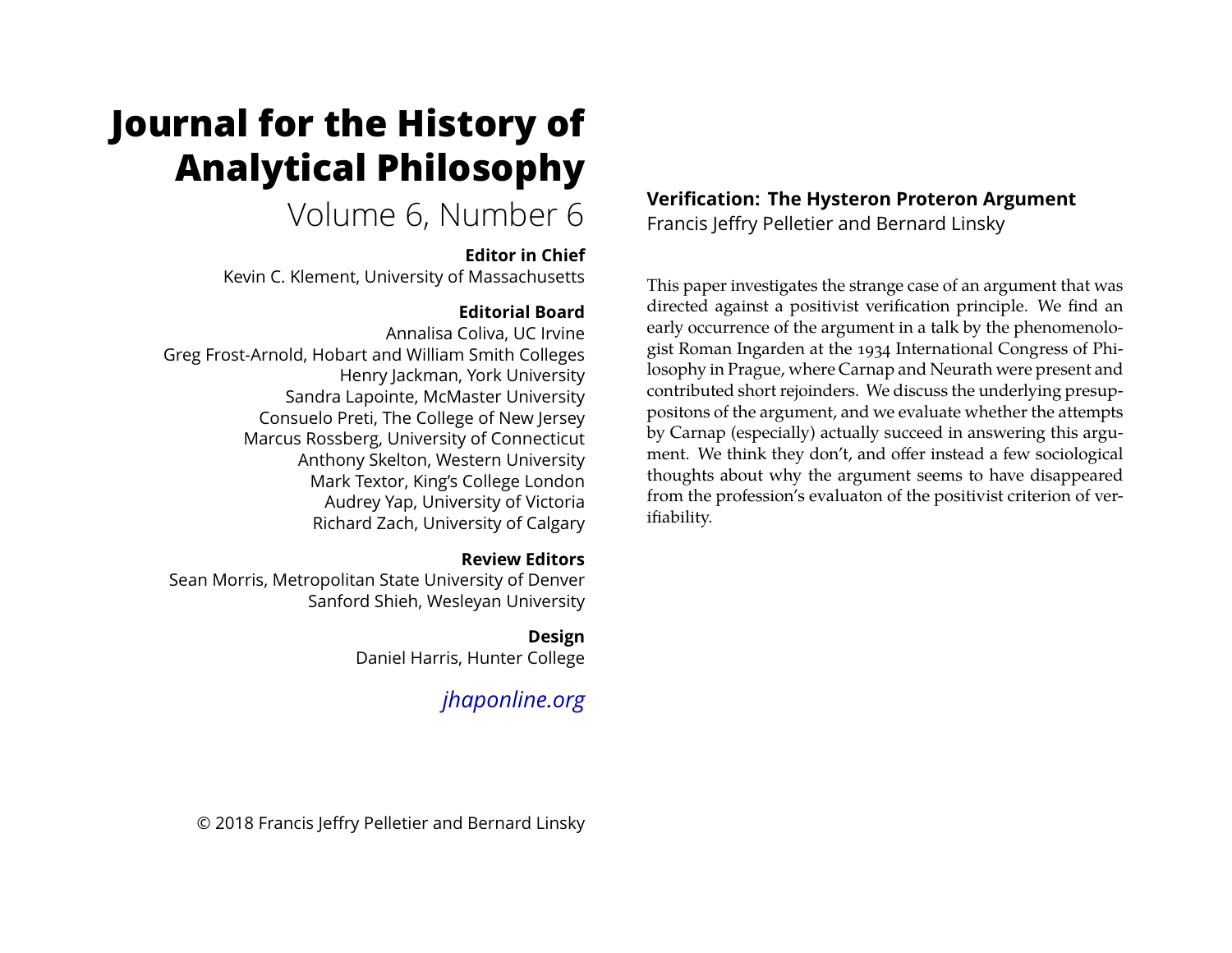# **Verification: The Hysteron Proteron Argument**

Francis Jeffry Pelletier and Bernard Linsky

#### **1. Introduction**

We team-taught a Philosophy of Language course in Fall 2015 using (in addition to other works) [Lycan](#page-27-0) [\(2008\)](#page-27-0) as a textbook. We were struck by this "Objection 2" that Lycan raised against verifiability theories of meaning:

Suppose we look at a given string of words, and ask whether or not it is verifiable, and if so what would verify it. In order to do that, we already have to know what the sentence says; how could we know whether it was verifiable unless we knew what it says? . . .

But, if we already know what our sentence says, then there is something that it says. And to that extent, it already is meaningful. Thus, the question of verifiability and verification conditions is conceptually posterior to knowing what the sentence means; it seems we have to know what a sentence means in order to know how to verify it. But that is just the opposite of what the Verification Theory says. [\(Lycan](#page-27-0) [2008,](#page-27-0) 101)

This prompted us to investigate the provenance of this objection, which we had not heard before, and we discovered that its history does not seem to have been systematically investigated. This paper is an account of what we've found.<sup>1</sup>

#### <span id="page-1-2"></span>**2. The History of the Argument**

The most explicit version of this objection seems to be in Isaiah Berlin's [\(1939\)](#page-25-0), which is in the *Proceedings of the Aristotelian Society*, and thus one supposes, came into the consciousness of the British philosophical community that year. Perhaps theWar took philosophers' minds off that topic, since it seems quite difficult to locate in the 1950s–1960s, and indeed even in the present. In any case, we use Berlin's description as our name for the argument:

The most obvious objection to this doctrine [of a Verificationist theory of meaning], which critics were not slow to urge, was that this formulation involved a glaring *hysteron proteron*; for before I could think of possible ways of verifying a given statement I first must know what the statement means, otherwise there could be nothing for me to verify. How can I ask whether a group of symbols asserts a truth or a falsehood if I am not certain of what it means, or indeed whether it means anything at all? Surely, therefore, understanding what the sentence means—what proposition it expresses—must in some sense be prior to the investigation of its truth, and cannot be defined in terms of the possibility of such an investigation—on the contrary the latter must be defined in terms of it. [\(Berlin](#page-25-0) [1939,](#page-25-0) 228)

Berlin thinks of this as an "obvious objection", although he does not cite any names of the "critics [who] were not slow to urge" this objection. As we mentioned, it is difficult to find this objection mentioned in the standard (even the sophisticated!) textbook discussions of the verifiability principle. It is not mentioned in [Soames](#page-28-0) [\(2004\)](#page-28-0) for instance, and as we mentioned above, was thought by Lycan to be a new comment on the principle. But while there maybe were not enough published works to justify calling this "the most obvious objection", there were in fact a few writers in the British and American journals of the late 1920s– 1940 who urged this objection, or something similar to it[.2](#page-1-1) (Even

<span id="page-1-0"></span><sup>&</sup>lt;sup>1</sup>Thanks go especially to Bill Lycan for his encouragement to undertake this effort. Although he had said that "So far as I know the objection is all mine", he encouraged us to investigate, saying "I'd be delighted to hear that Susanne Langer or someone had said it."

<span id="page-1-1"></span><sup>2</sup>We went through the (American) journals *Journal of Philosophy* and *Philosophical Review*, as well as the (British) journals *Mind, Analysis, Proceedings of the Aristotelian Society*, and *Proceedings of the Aristotelian Society* supplementary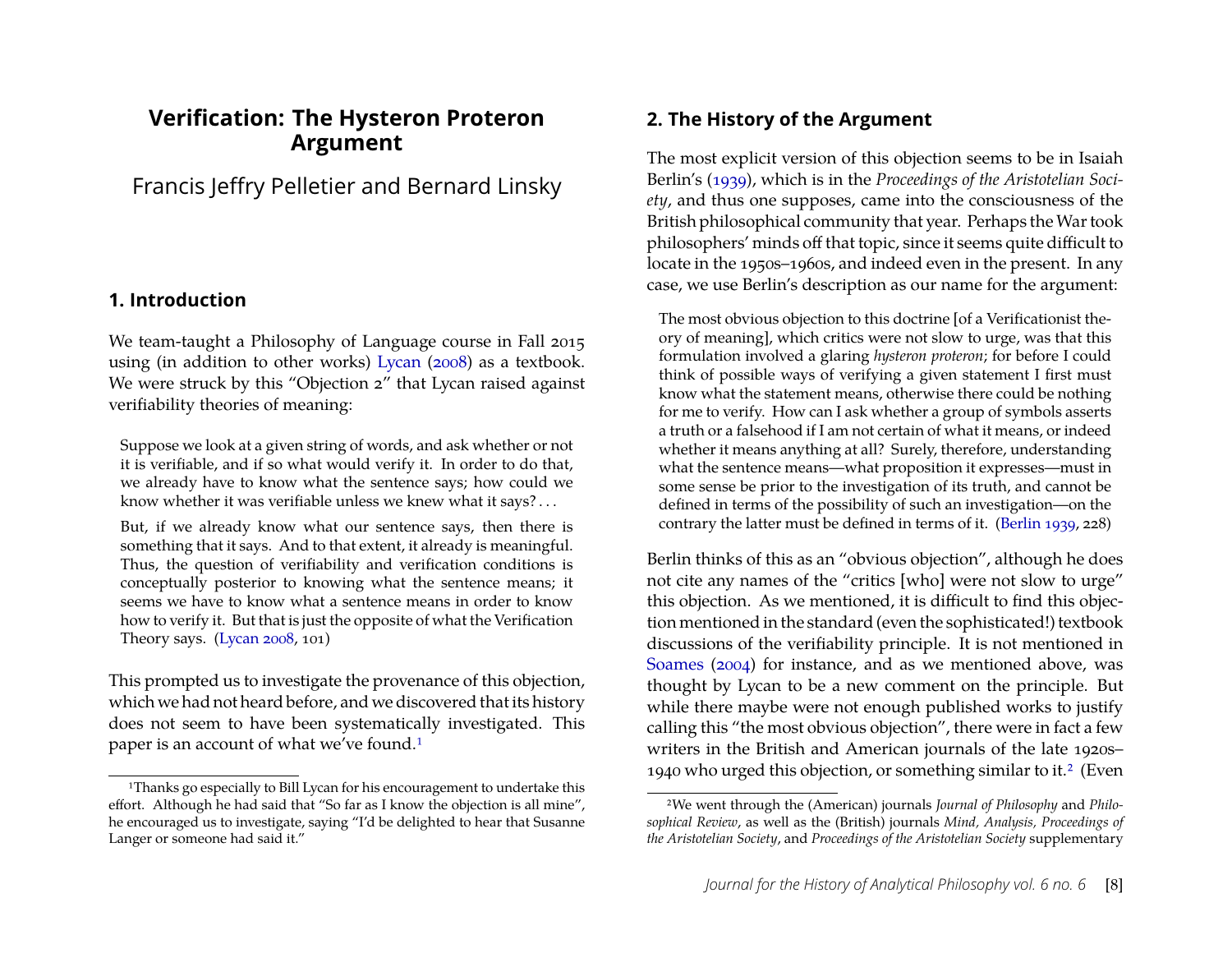though these voices seem not to have seeped into the consciousness of more modern analytic philosophy.)

The earliest version that we have discovered is by the American pragmatist C. I. Lewis in his book *Mind and the World Order*[:3](#page-2-0)

We must first be in possession of criteria which tell us what experience would answer what questions, and how, before observation and experiment can tell us anything.<sup>4</sup> [\(Lewis](#page-27-1) [1929,](#page-27-1) 259):

Additionally, we have discovered a few other occurrences of what might be the *hysteron proteron* argument, although some of these few—especially the Russell and Lazerowitz ones—require a bit of "charity" or a previous "sensitization" to that argument, to see it as present in them. Perhaps the quotations from MacDonald and Schlick below will strike one almost as strongly as the justgiven version of the *hysteron proteron* argument in Berlin, but the others are admittedly a stretch. We give further discussion of these quotations below in [§4.](#page-5-0)

What always puzzles me on this view is, how do I know what experiences will verify what propositions? I must be able to recognize the brownness of the table, and that depends on past experience. Unless I first know what to look for, how can I verify anything at all? . . . I must know what experience would verify my propositions; I must first understand them before I can prove them true. They would seem, then, not to be identical procedures. [\(MacDonald](#page-27-2) [1934,](#page-27-2) 145–46)

You cannot even start verifying before you know the meaning, *i.e.*,

before you have established the possibility of verification.<sup>5</sup> [\(Schlick](#page-28-1) [1936,](#page-28-1) 349)

Mr. Ayer refuses to discuss the problem of meaning, but in the absence of some discussion of this question it is difficult to see how he can know that a form of words "records an observation". Does he know anything about the occurrence except the form of words? If not, how does he know that the words describe the occurrence? If yes, what is the nature of this non-verbal knowledge? And when some empirical proposition is verified by an occurrence, what is the relation between the occurrence and the proposition, and how is it known? [\(Russell](#page-28-2) [1936,](#page-28-2) 543)

Obviously the philosopher's hearer will know "what he is telling him" only if he *understands*the sentence *s* that the philosopher is using, which of course entails that *s* has literal meaning. [\(Lazerowitz](#page-27-5) [1938,](#page-27-5) 36)

Other than these comments, it is very difficult to find the *hysteron proteron* argument in the British and American journals of the 1930s time frame.

# <span id="page-2-3"></span>**3. What is the** *Hysteron Proteron* **Argument?**

Suppose you are an underwater cave diver exploring some caves near Karaginsky Island off the Kamchatka coast. As you surface into a large underground cavern and pull yourself up onto a rocky bench, you see some sort of scratch-marks on the walls. You think they look out of place in such a cavern located in such an untrodden area, and you wonder if some early inhabitant of the area perhaps found a way into this now-hidden place and scratched some message on the walls . . . perhaps "Zhdan

volumes. We list here the few that we found. Although there were plenty of articles that discussed the verifiability principle, no other ones appear to mention this particular concern.

<span id="page-2-0"></span><sup>&</sup>lt;sup>3</sup>The connection to Pragmatism forms a separate strand in the longer version of our work. Lewis had various thoughts about the*Hysteron Proteron* argument, some in his  $(1934)$  and many further in his  $(1941)$ .

<span id="page-2-1"></span><sup>4</sup>Lewis was here talking about the Pragmatist's view according to which it was their connection to, or relations with, experiences that was relevant to the meaning of sentences, rather than the Postivist's account, which relies on (a suitable sense of) "observation".

<span id="page-2-2"></span><sup>5</sup>We discuss this article in a somewhat more broad setting in our concluding section, [§12.](#page-23-0) This article is, among other things, Schlick's reaction to [Lewis](#page-27-3) [\(1934\)](#page-27-3), presumably trying to show a similarity between Positivism and Pragmatism in this regard. We give some further details about the relationship between these two papers (and also [Carnap](#page-26-0) [1936–37\)](#page-26-0) in our concluding section, and also discuss it further in [§4.](#page-5-0)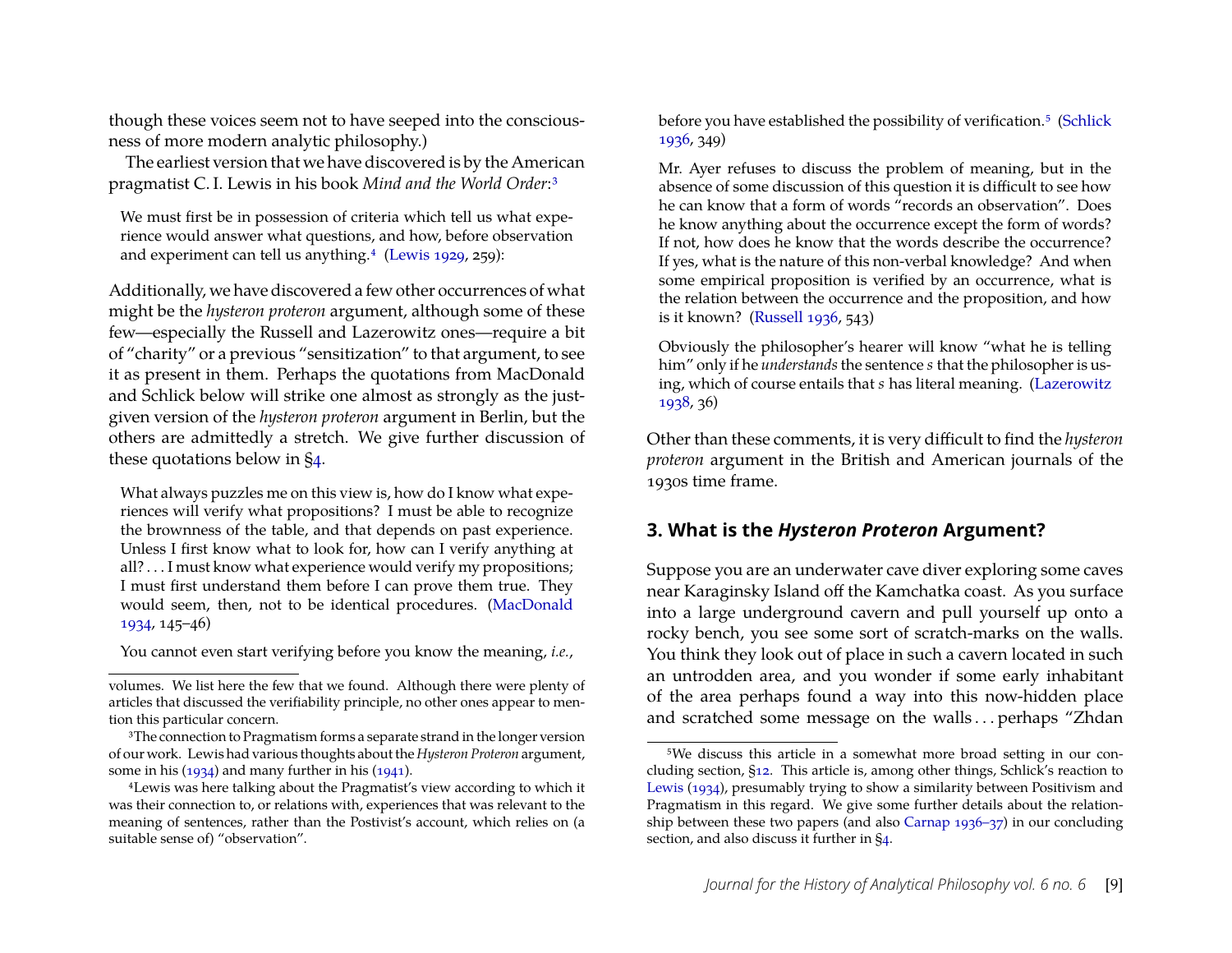was here" in some unknown language. But as you look closer you can see no incontrovertible evidence of a regularity in the scratches and you begin to consider the hypothesis that it is just an unusual, but naturally created, marking on the wall, and not a sentence of any language. As can be seen, the problem set is one of determining whether some physical object is an instance of language. So we call this the "language vs. some 'natural' process problem."

In some works the question is posed with more detail by, for instance, imagining that the wind sweeps sand off a beach and deposits in the form of some perfect English inscription. Here the question is whether such an inscription is or is not an English sentence. The general consensus is that this would not in fact be a sentence of English, and is usually thought not to be because its provenance or causal history does not include an intelligence that intended to make such a sentence. The literature also contains alleged cases of spoken utterances of sentences that are ambiguous as to which language they belong to, because they sound the same in each language. It is usually thought that the intentions of the speaker determine which language the sounds belong to, and that it is *not* a sentence of the other language despite the fact that it could be understood as such by a listener of that language who does not know the relevant facts about intentions. In the literature surrounding some discussions of verification, this is put as the question about writing: "How can we tell whether a certain collection of mounds of ink is a sentence *of language X*?" (Where the *X* is known, unlike the earlier question of whether it is in a language at all.) We will refer to this problem as "the mounds of ink problem". This is a subtype of the "language vs. some natural process problem", but where the indistinct scratches are replaced with what to all appearances seems physically to be identical to a sentence of some particular language and is recognized as such.

Once the mounds of ink are classified as a particular sentence of some language, the question arises as to what that sentence means (in that language). This is a problem raised by very many theorists over the decades surrounding our period of interest. [Ramsey](#page-27-6) [\(1923,](#page-27-6) 468ff.), for instance, takes Wittgenstein to be discussing the relation between a propositional sign and a thought, and explicates it with the help of Peirce's type/token distinction. "A *proposition* is a type whose instances consist of all propositional sign tokens which have in common, not a certain appearance, but a certain *sense*." And Lewis [\(1929;](#page-27-1) [1934\)](#page-27-3) holds that it is the memory of past experiences that give meaning to present sentences, or rather to the words that make up the sentences. We call this the "meaning determination problem."

Ramsey also remarks that if we can answer the question of what it means for a propositional token to have a certain sense, then "we incidentally solve the problem of truth; or rather it is already evident that there is no such problem. For if a thought or proposition token '*p*' says *p*, then it is called true if *p*, and false if ∼*p*." And as might be gathered from Ramsey's understanding of Wittgenstein, he might also think that we are just "shown" what a sentence means, and so there is no problem of how we come to recognize it as having a certain meaning, or truth conditions.<sup>6</sup>

We sum this all up by indicating where it is in all this that we see the *Hysteron Proteron* argument being situated. We say that in going from scratches on the wall to knowledge of what is involved with a sentence's surroundings, there are at least four discernible stages (discernible at least by analysis even if they might merge into one another in any particular case). And the analysis is directional: each later stage presumes that the former stages have been decided. (Of course, in a normal course

<span id="page-3-0"></span><sup>6</sup>It is an interesting question whether Ramsey's theory of truth in his later writings [\(Ramsey](#page-28-3) [1990\)](#page-28-3) can deal with the issue of the *Hysteron Proteron*, although this is outside the ambit of the present paper, since he didn't *explicitly* mention or say anything that would clearly deal with the argument. For a general survey of Ramsey's position on truth, with some possible connections to the present topic, see [Rumfitt](#page-28-4) [\(2011\)](#page-28-4), which discusses many of Ramsey's works from the period (collected in [Ramsey](#page-28-3) [1990,](#page-28-3) [1991\)](#page-28-5).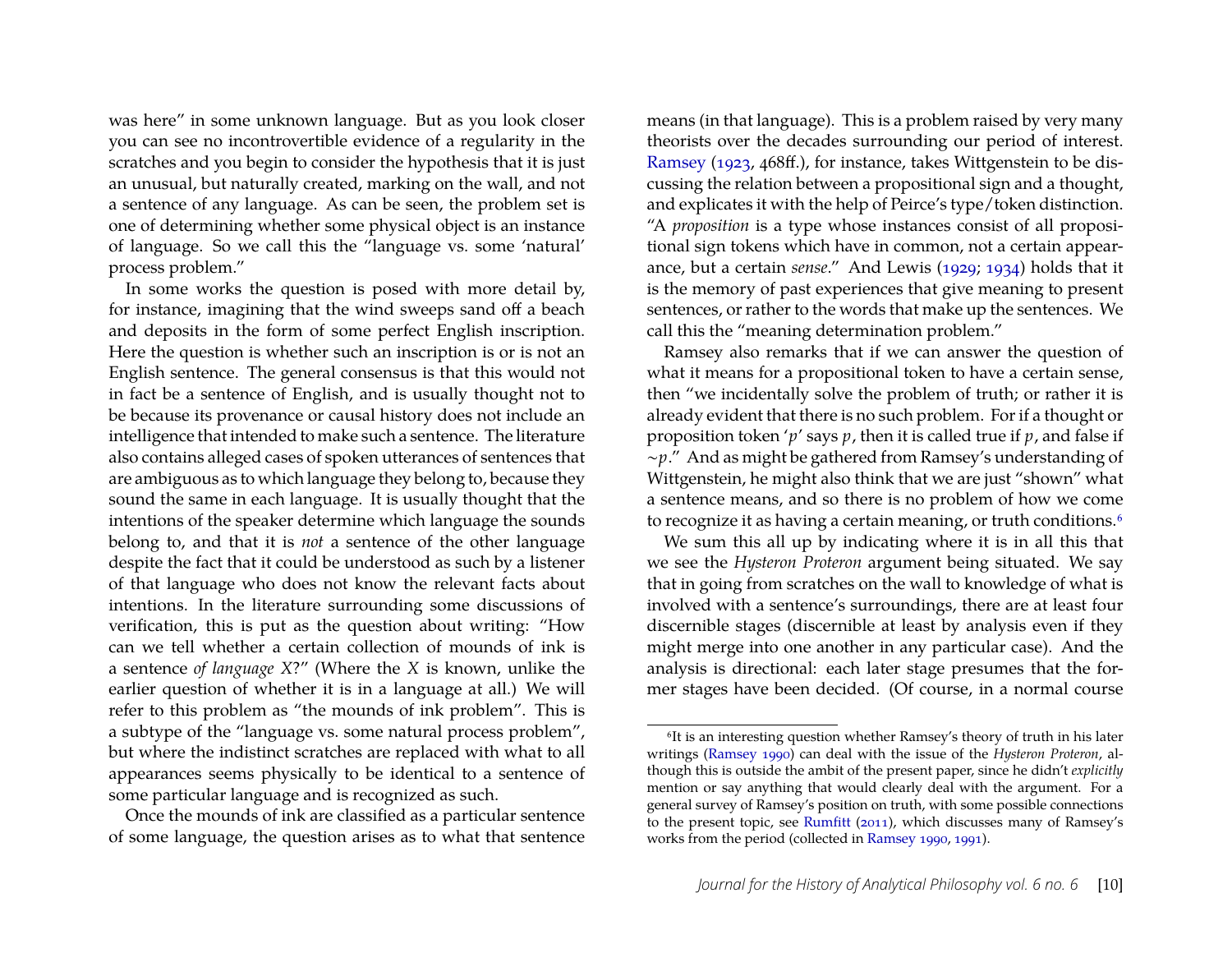of events the stages  $(1)$  and  $(2)$  are just presumed to be common knowledge. But perhaps it would be instructive to follow through the full list in some less obvious situation.)

- <span id="page-4-0"></span>(1) How can one determine whether a physical manifestation is a piece of language? (The Language vs. Natural Process problem.)
- <span id="page-4-1"></span>(2) Having determined that it is a piece of some language, how does one determine *which* piece of *what* language it is? (The Mounds of Ink problem.)
- <span id="page-4-4"></span>(3) Having determined that it is some specific piece of a particular language, how do we determine what that piece means? (The Meaning Determination problem.)
- <span id="page-4-3"></span>(4) Having determined what the piece means in the language, how might we determine a truth value for it? (The Verifiability problem.)
- <span id="page-4-5"></span>(5) Having determined the truth conditions, how should we determine whether it is or isn't true? (The Truth problem.)

The rhetorical or "logical" fallacy that is classically called *hysteron proteron* is where the order of some accounting of events or of a progression of reasoning gives a mistaken statement of the actual or logical order. Thus "We heard and saw the lightning bolt" might be accused of a *hysteron proteron* because the order of description of the events does not match the order of the natural events. A circular argument might be accused of a *hysteron proteron* because the parts cannot be put into a linear order. Berlin called the verification theory of meaning a *hysteron proteron* because he found that the claim that the meaning of a statement was its method of verification<sup>7</sup> did not follow the natural order of needing to understand the sentence *before* being able to verify it.

So in our list of stages, the Berlin version of the argument is that the Verifiability Theory puts [\(4\)](#page-4-3) either before or at the same (logical) time as  $(3)$ ... out of order with the logical stream of events (and perhaps also with the temporal course of nature). But this leaves open the possibility of other *hysteron proteron* arguments about the entire procedure. For example, perhaps some theory claims to be able to determine the actual truth or falsity of a sentence without having to first determine its truth conditions. Or for another example, it might be thought by some theorist that one can determine the truth value of a sentence independently of its verifiability, by finding that it is written in a revered work, and thus it must be true—whether or not we can verify it. (Or indeed, regardless of what it means.)

The usual understanding of a Verifiability Criterion of Meaning (as for instance in [Ayer](#page-25-1) [1936,](#page-25-1) [1946\)](#page-25-2) is to merge steps [\(3\)](#page-4-4) and [\(4\),](#page-4-3) denying that one "comes before" the other in temporal or conceptual priority. If that merger can be substantiated, then the *hysteron proteron* argument of course will have no force. It is against the possibility of this merger that the Lycan, Berlin, and MacDonald versions take the time to add "we have to already know what the sentence says" (Lycan), and "I must first know what the statement means" (Berlin), and "I must know what to look for [before] I can verify anything" (MacDonald). So, a part of the positivist rebuttal of the *Hysteron Proteron* argument must also show that these claims are false.

In our discussion below we also describe Carnap's contention that not only are  $(3)$  and  $(4)$  conceptually contemporaneous, but also they are contemporaneous with  $(5)$  and also with  $(2)$ . Our overall claim is that Carnap does not make good on these conceptual identifications, at least not during the period that we are discussing. The question of whether a move to a "holistic" picture of verifiability as confirmability of a theory "as a whole" (as the later Carnap and the other later positivists are usually seen as advocating) *will* allow such an identification is something that is beyond the scope of this paper.

Carnap often demands that "the metaphysician" be required to "state what observational consequences the (offending term

<span id="page-4-2"></span><sup>7</sup>Or modifications to account for weaker claims such as "is meaningful if it is verifiable".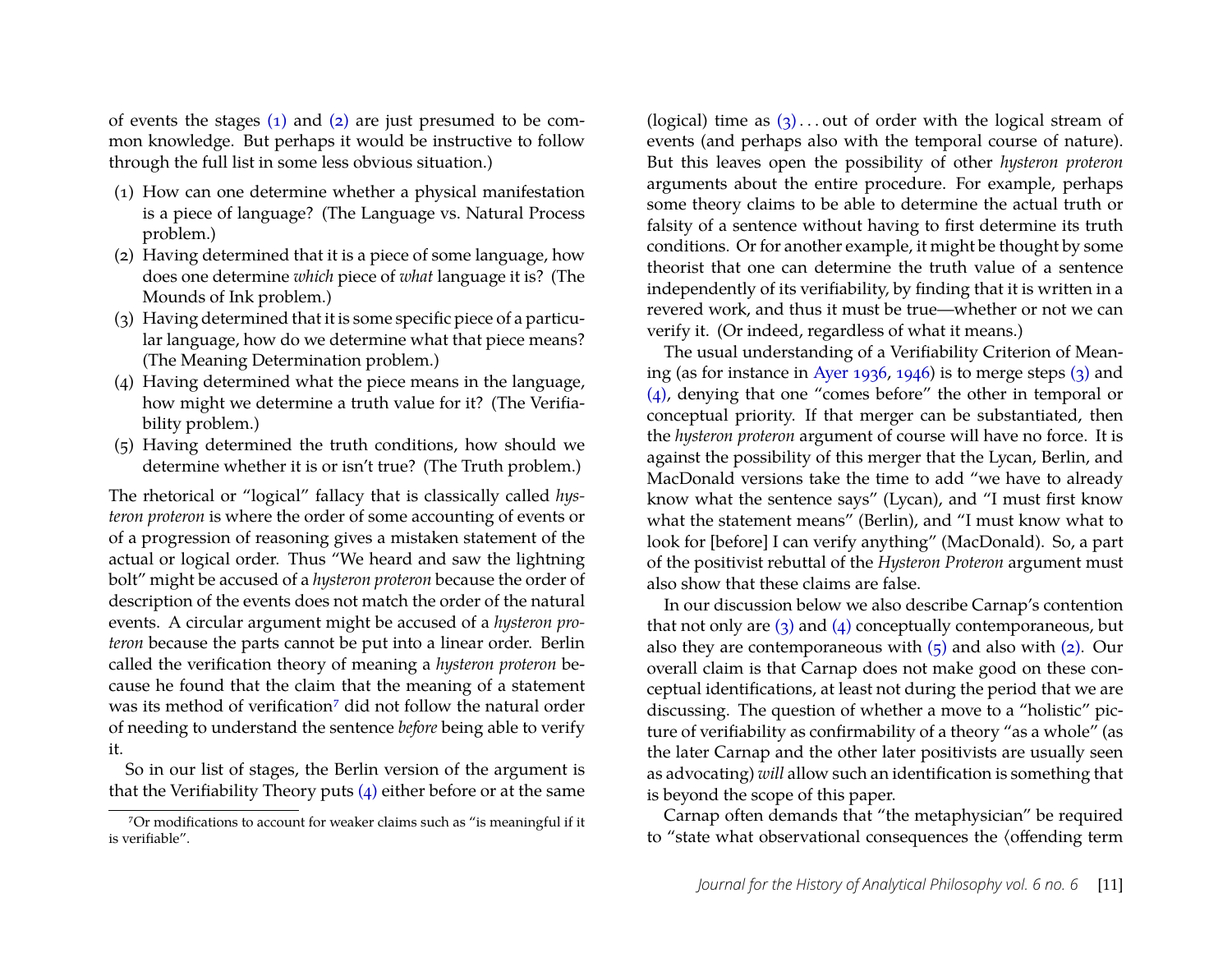that is being introduced) has". But while that may carry the day against someone who adds a new word to existing vocabulary, it does not tell against ordinary words that are already in use in ordinary language. Consider a sentence made up exclusively in that manner, for example "That colourful butterfly used to be an ugly brown pupa". How is this sentence to be verified? Well, you find that butterfly and (try to) trace its history; or perhaps you fall back on general knowledge of the history of individual butterflies; or maybe you cite some statements about the developmental trajectory of butterflies. And there can be arguments as to which way is best as a method of verification for the sentence.

But it needs to be asked: why do you do any of *those* actions, in preference (say) to looking at a nearby wall to see its colour, or continue to watch the butterfly to see if it becomes a hummingbird, or any of an infinity of other possible actions? The answer is that you *already* know the meaning of the sentence. What you do not know is its truth value. You have already passed step [\(3\)](#page-4-4) in our ordering above and are now investigating steps [\(4\)](#page-4-3) and  $(5)$ . To insist that verifying the sentence in one way is better than some other way without knowing its meaning already, is to commit the *hysteron proteron* fallacy.

#### <span id="page-5-0"></span>**4. Some Comments on the Previous Quotations**

Immediately after the quotation we gave from [Berlin](#page-25-0) [\(1939\)](#page-25-0), he continues with "But this objection is not as formidable as it looks." However, we find his remarks that are intended to show this not to be very convincing at all. He says:

A supporter of the theory may reply that what he means by the expression "to know the means of the verification of *p*" is knowing in what circumstances one would judge the group of symbols "*p*" to convey something which was or was not the case; adding that what one means by saying that one understands a given sentence, or that the sentence has meaning, is precisely this, that one can conceive

of a state of affairs such that if it is the case—exists—the sentence in question is the proper, conventionally correct description of it, i.e., the proposition expressed by the sentence is true, while if it is not the case, the proposition expressed is false. To understand a sentence—to certify it as expressing a given proposition—is thus equivalent to knowing how I should set about to look for the state of affairs which, if the state of affairs exists, it correctly describes. To say that a sentence is intelligible, i.e. that it expresses a proposition, without specifying what the proposition is, is to say that I know that I could set about to look for the relevant situation without saying what kind of situation it is. It follows that any sentence such that I can conceive of no experience of which it is the correct description, is for me meaningless. [\(Berlin](#page-25-0) [1939,](#page-25-0) 228)

This seems inadequate in two different dimensions. First, it seems to be vacillating between claiming *to know* what circumstances lead one to judge *p* to be true and which to judge it false, and *to conceive* circumstances such that if they be the case then the sentence is the correct description of those circumstances. Of course, under the usual conditions where one *knows* something, then it is true. So *knowing* what circumstances would lead one to judge it true or false simply begs the question. If you don't understand the sentence, how can you *know* what the "proper" and "relevant" circumstances are? Secondly, there seems to be a further vacillation between a sentence's being *the conventionally correct description* of a given or imagined state of affairs and the sentence's being *meaningful for me*. We think the latter notion being meaningful *for me*—is not in accord with the general outlook of the positivists. They would not be content with allowing metaphysicians to claim that "The Absolute apprehends Being" is *meaningful for them* because they can conceive of the relevant experience even if others can't. The discussions in the positivist literature about such sentences do not conclude that such sentences are "meaningful for the metaphysician but not for us". They conclude with "they are not meaningful."

Additionally, we might also repeat our claim made at the end of [§3:](#page-2-3) if you do not know the meaning of a sentence, you will not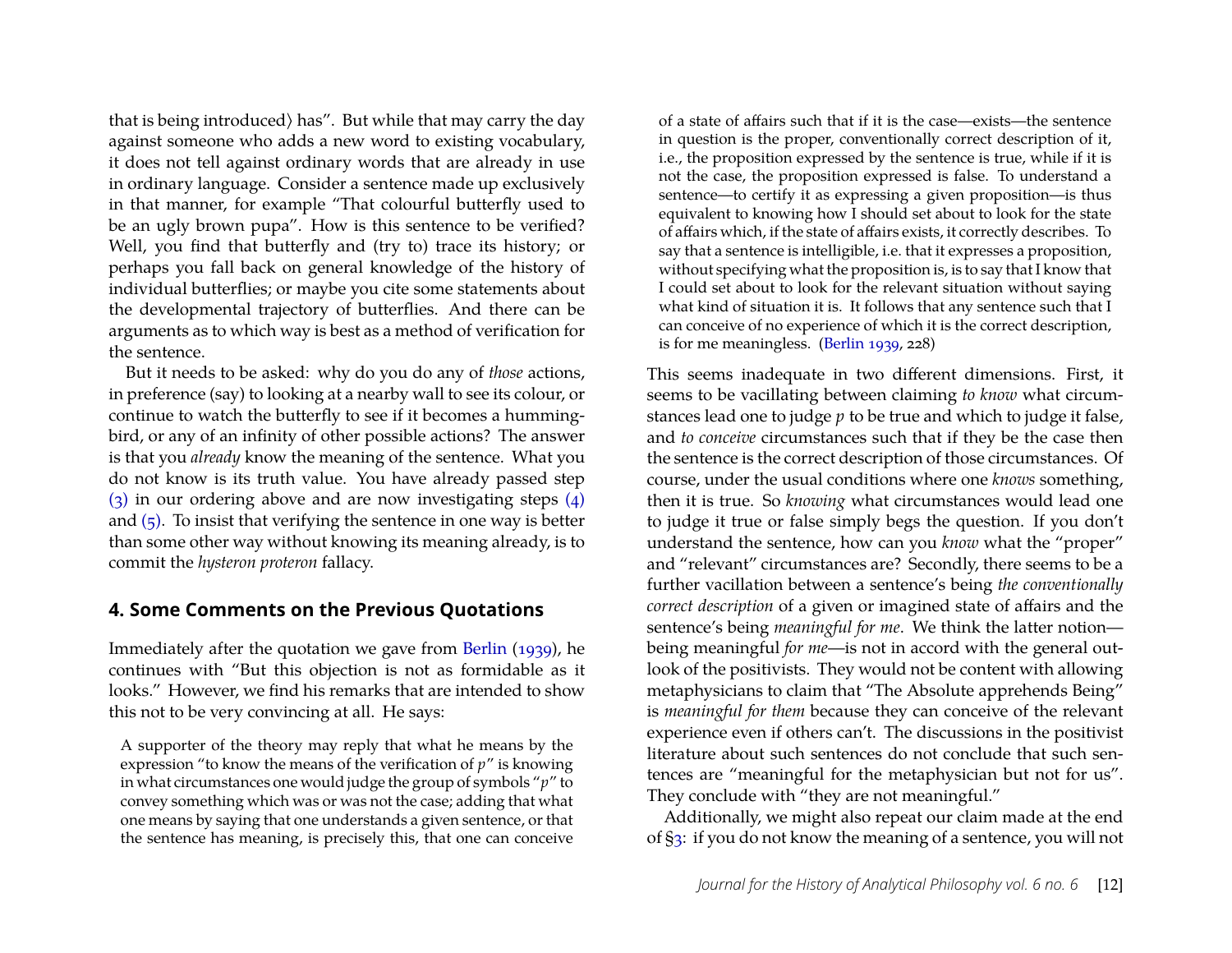know what experiences are confirmatory and which are disconfirmatory for that sentence. You will not know whether to watch a nearby wall to see if it changes colour in order to confirm "That colourful butterfly used to be an ugly brown pupa." Nor will you be able to say that the butterfly's flitting away is irrelevant to the meaning of that sentence. At least, not if we are talking—as we wish to be—about "the proper, conventionally correct description of [the state of affairs] expressed by the sentence" if it is true.

The particular occurrence in [Lewis](#page-27-1) [\(1929\)](#page-27-1) that we cited in [§2](#page-1-2) of what appears to be the *Hysteron Proteron* argument is actually directed in a different direction than that of Berlin and Lycan, as well as being different from some of Lewis's later ruminations, especially in [Lewis](#page-27-4) [\(1941\)](#page-27-4). In the 1929 context, Lewis's concern was to distinguish pragmatism from "scientism"; in particular he is concerned to show that science requires a careful inventory of meanings and concepts before it can proceed. As an example of his worry, immediately prior to the quote given in [§2,](#page-1-2) he says:

However much the give and take between the purposes of science and discovered fact may contribute to alter the procedure by which those aims are sought, and may induce new basic principles and categories, still the naming, classifying, defining activity is at each step prior to the investigation. We cannot even interrogate experience without a network of categories and definitive concepts. [\(Lewis](#page-27-1) [1929,](#page-27-1) 259)

Despite this apparent focus away from the *Hysteron Proteron*, we mention Lewis's statement because it seems to have been the impetus for Margaret MacDonald's [\(1934\)](#page-27-2) remarks that we cited just afterwards and will discuss next. Furthermore, as we remark in footnote [34](#page-24-0) below, Lewis's book was also the impetus for a course that Berlin and John Austin taught together in the late 1930s, and might therefore have had some causal influence on Berlin's [\(1939\)](#page-25-0) account that we quoted in [§2.](#page-1-2)

The goal of MacDonald's paper is stated in its first sentence: "to discuss one or two points arising out of the view held by cer-

tain modern philosophers that the whole meaning of a proposition is given in a set of conditional propositions about the experiences which would verify it." It is clear that she is concerned with "the doctrine of the Vienna Circle" and cites lectures given by Schlick in London during 1932. On the other hand, she regularly cites works of Peirce in her exposition of the doctrine, apparently thinking that there is a strong similarity between Peircian pragmatism and the then-current Viennese positivism. We should also remember that Lewis's pragmatism was also one of the "modern doctrines" of the era. The portion of the article immediately prior to the sentences we quoted in [§2](#page-1-2) sounds very much as though it is directed at pragmatism as well as positivism. Additionally, the last two-thirds of the paper concerns Lewis and pragmatism almost exclusively. Just prior to the quotation in [§2](#page-1-2) she says :

. . . to say that I know the "meaning" of "*S*" is simply to say that I know what "*S*" is being used to represent. And if I know what "*S*" is being used to represent I understand "*S*." I understand a proposition when I am acquainted with those objects (including properties) which enable me to "construct" the situation which would make the proposition true and to recognize this situation if presented. When the proposition is true, *i.e.*, whether an arrangement of objects such as I have "constructed" does in fact exist does not depend on my understanding of the proposition. To discover whether the proposition is true I must look for the relevant evidence. That is to say, I must justify or "verify" the proposition. Thus truth and falsity depend upon what there is in the world, while understanding and verification depend upon my knowledge of what there is in the world. But for the philosophers we are discussing, the meaning of a proposition *is* the method of its verification. . . . When I say that "this table is brown," what I mean (or, part of what I mean) is that if I get into the appropriate situation I shall see a brown expanse which I regard as part of the table's surface, and the word "brown" is a *prescription* for the performing of this experiment on every occasion of its use. . . . [These experiences] will all relate to a time future to that at which I make an assertion about the table. [\(MacDonald](#page-27-2) [1934,](#page-27-2) 144–45)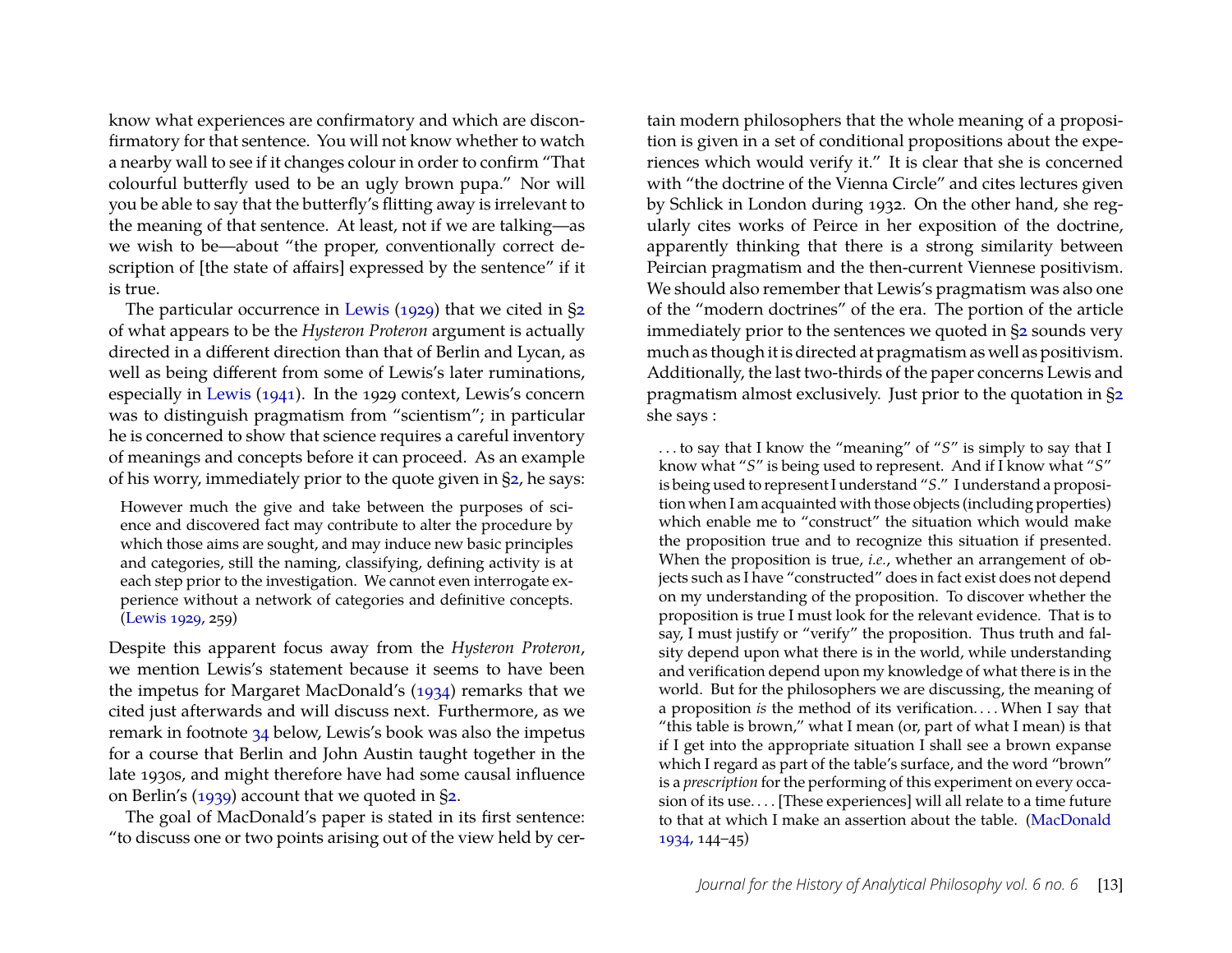It is in this context that MacDonald cites the remark from Lewis that we quoted above. She continues the article by remarking on (what she takes to be) the "most curious" feature of this view: "the position of propositions about that past which is beyond the reach of living memory. For what future action or experience of mine can constitute the *whole* meaning of such assertions as 'Queen Elizabeth died in 1603'? or 'The plesiosaurus once lived upon the earth'?"

As can be seen from an inspection of the literature in the British philosophy journals of the 1930s and later, the issue of "truth about the past" loomed large in the argumentation about the principle of verification. And the remainder of MacDonald's article (148–56) is mostly a critique of Lewis and the pragmatist theory of meaning. (Much of it arguing that pragmatism has the same flaws as the positivist theory, at least in regard to verifying claims about the past.) She concludes her article by emphasizing the similarities between these two theories, and hoping "to find some interpretation of propositions about the past which . . . would avoid some of the paradoxes which seem involved in the positivist-pragmatist view."

It may strike one as ironic or in some other way peculiar for us to cite Schlick as presenting the *Hysteron Proteron* argument, since, after all, isn't this supposed to be a consideration *against* positivism? And isn't Schlick the head of the Vienna Circle? We will discuss the circumstances surrounding [Schlick](#page-28-1) [\(1936\)](#page-28-1) in [§12,](#page-23-0) but we should say a few words here to explain the present peculiarity. Although we see the Schlick material quoted above as a clear instance of the *Hysteron Proteron* argument, of the type that Lycan and Berlin put forward, this was not the focus Schlick himself put that consideration towards, at least not at this point in the article.

[Schlick](#page-28-1) [\(1936\)](#page-28-1) is a response to [Lewis](#page-27-3) [\(1934\)](#page-27-3), and to a large extent addresses a particular difference between (what Schlick takes to be $\delta$ ) positivism and (what some have thought to be) pragmatism on the issue of meaning. Schlick says, shortly before the quotation we cite in [§2:](#page-1-2)

Any judgment about empirical possibility is based on experience and will often be rather uncertain; there will be no sharp boundary between possibility and impossibility. . . . Is the possibility of verification which we insist upon of this empirical sort? In that case there would be different degrees of verifiability, the question of meaning would be a matter of more or less, not a matter of yes or no. In many disputes concerning our issue it is the empirical possibility of verification which is discussed; the various examples of verifiability given by Professor Lewis, *e.g.* are instances of different empirical circumstances in which the verification is carried out or prevented from being carried out. . . . A proposition is presented to us ready made, and in order to discover its meaning we have to try various methods of verifying or falsifying it, and if one of these methods works we have found the meaning of the proposition . . . If we really had to proceed in this [empirical] way, it is clear that the determination of meaning would be entirely a matter of experience, and that in many cases no sharp and ultimate decision could be obtained. How could we ever know that we had tried long enough, if none of our methods were successful? Might not future efforts disclose a meaning which we were unable to find before?

This whole conception is, of course, entirely erroneous. It speaks of meaning as if it were a kind of entity inherent in a sentence and hidden in it like a nut in its shell . . . [A] proposition cannot be given 'ready made'; meaning does not inhere in a sentence where it might be discovered, but [rather] it must be bestowed upon it. And this is done by applying to the sentence the rules of the logical grammar of our language . . . These rules are not facts of nature which could be 'discovered', but they are prescriptions stipulated by acts of

<span id="page-7-0"></span><sup>&</sup>lt;sup>8</sup>Since Schlick's article is a bit later than the positivism of the period we are generally concerned with (1930–1935), it is not so clear to us how closely his account here follows that of Carnap in the same period. Carnap's own writings changed rather strikingly with the appearance of his [\(1936–37\)](#page-26-0). [Schlick](#page-28-1) [\(1936\)](#page-28-1) was published in the July 1936 issue of *Philosophical Review*—shortly after Schlick's murder by Johann Nelböck on 22 June 1936. The most detailed account of this assassination is [Stadler](#page-28-6) [\(2001,](#page-28-6) part 2, secs. 3–3.2).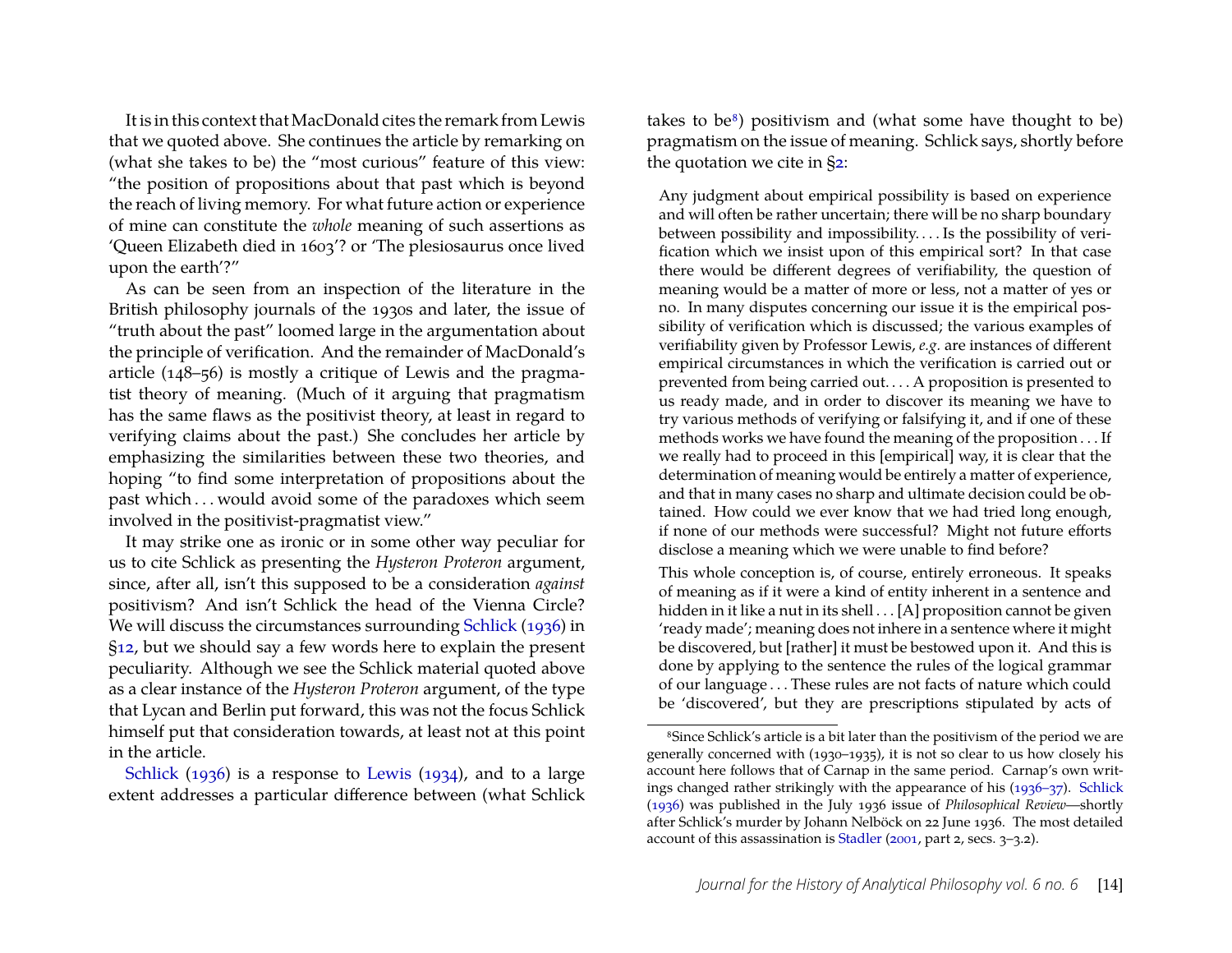definition. And these definitions have to be known to those who pronounce the sentence in question and to those who hear or read it. Otherwise they are not confronted with any proposition at all, and there is nothing they could try to verify, because you can't verify or falsify a mere row of words. [\(Schlick](#page-28-1) [1936,](#page-28-1) 348–49)

We see here a clear distinction being drawn between two methods of "verification"—thought by Schlick to distinguish positivism from some versions of pragmatism[.9](#page-8-0) A problem that Schlick seems at this stage to be identifying with (some forms of) pragmatism is an over-reliance on "empirical experiences" in determining verifiability, and this would lead to meaning being a matter of degree—and hence a distinction between analytic "matters of meaning" and synthetic "matters of fact" being impossible. It is in this context that Schlick puts forward the claim that "you cannot even start verifying before you know the meaning, *i.e.,* before you have established the possibility of verification". And he concludes this part of his discussion with "the possibility of verification which is relevant to meaning cannot be of the empirical sort." When put like this, these claims are not the *hysteron proteron* argument.

A study of Schlick's remarks in the initial section of his article, however, brings forth considerations that seem more closely aligned with the *hysteron proteron* argument. In that section Schlick remarks that there is a distinction between a *sentence* as "a mere sequel of sounds or a mere row of marks on paper" (339) and a *proposition*, which *is* a meaning. Since propositions are by definition meaningful, it follows that, as [Schlick](#page-28-1) [\(1936,](#page-28-1) 340) puts it: "We cannot inquire after the meaning of a proposition, but we can ask about the meaning of a sentence", when the sentence is seen as a sequel of sounds or marks on paper. And Schlick then remarks that it is propositions that are primarily subject to verification: it amounts to being told the conditions under which that proposition would be true and those that would make it false. One can see, then, that if we wanted to apply verification to *sentences*, that would be in a secondary sense. We would ask for "the conditions under which that sequel of sounds or row of marks will form a true proposition and the conditions where it would form a false proposition." This is at least very close to what we identified as the *hysteron proteron* argument that Lycan and Berlin describe, and we characterized in [§3.](#page-2-3) For, the argument would become the issue of determining what the proposition is, which is to be verified, without already knowing the verification conditions.

However, Schlick then remarks that one could merely be told, in a language we already understand, the circumstances when such sentences were affirmed or denied—some sort of quasiempirical description of the proposition that such a sentence is normally seen as expressing. But we can see that this conception of how one can learn the proposition expressed by a row of words doesn't really solve the *philosophical* issue underpinning the *hysteron proteron* argument, but instead only pushes it back one step, to apply to this new sequel of sounds that are supposed to describe what the verification conditions are for the first row of words.

But Schlick does tell us another way—one that is more suitable for philosophical discourse, he says. It is "by indicating the logical rules which will make a proposition out of the sentence, *i.e.*, will tell us exactly in what circumstances the sentence is to be *used*." He adumbrates this view in the opening section of this article (which he also says Lewis agrees with), where it is claimed that if all the words of a language are given a meaning, we will be in a position to determine whether any sentence using them expresses a proposition. Of course, this requires a lot of inferencing to be done along the way, as Schlick concedes, and one can be unconvinced that this can always be relied on. Schlick (340–41) gives the example of "a sky three times the blue as in

<span id="page-8-0"></span><sup>9</sup>But in the next paragraph Schlick says that Lewis's version of pragmatism agrees with positivism on this issue, citing [Lewis](#page-27-3) [\(1934,](#page-27-3) 142). We find it rather difficult to determine whether this citation actually confirms this claim of Schlick's.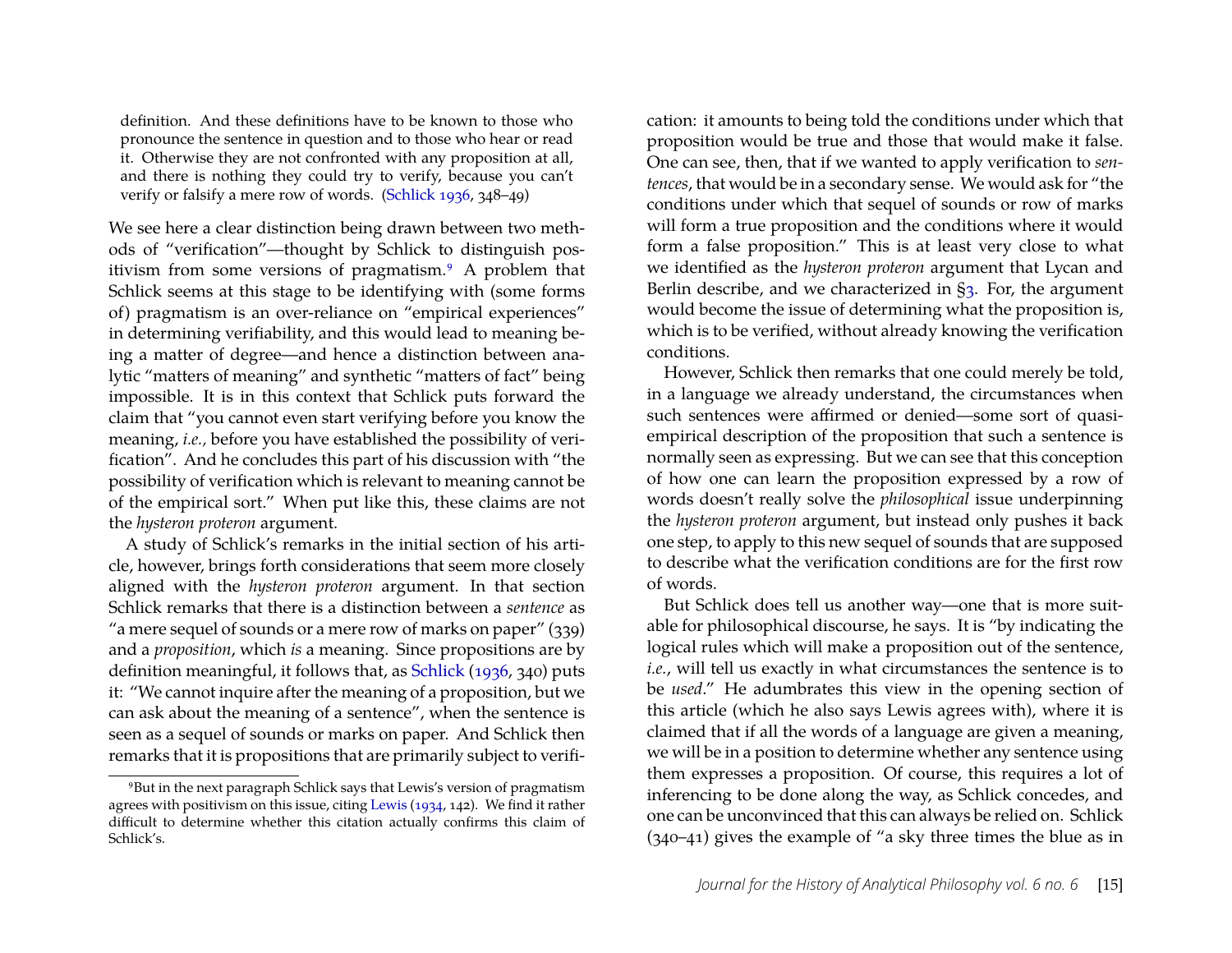England", saying that "the word 'blue' is used in a way which is not provided for by the rules of our language. The combination of a numeral and the name of a color does not occur in it . . . ". It is both a problem that it is probably impossible to give such a list of conditions for an entire language, and also a problem that sentences like "This diode will emit three different blues" are perfectly fine. Note, however, that this picture of how a "row of words" gets its meaning presumes knowing features of a metalanguage, which one might argue will give rise once again to a *hysteron proteron* argument at a different level.

This conception is very similar, if not identical to, that pro-posed in [Carnap](#page-25-3)  $(1931-32)$ .<sup>10</sup> We will consider its appearance in that work below, in our [§9.](#page-17-0) We also consider whether such a view can be adapted more generally, so as to apply to "unreconstructed" natural language, in [§10.](#page-19-0)

As we remarked in [§2,](#page-1-2) it is somewhat more difficult to see the *hysteron proteron* objection in the quotations from [Russell](#page-28-2) [\(1936\)](#page-28-2) and [Lazerowitz](#page-27-5) [\(1938\)](#page-27-5), but perhaps we can do some "charitable addition" to make it stand out better. When Russell asks, ". . . how can [Ayer] know that a form of words 'records an observation'. Does [Ayer] know anything about the occurrence except the form of words? If not, how does he know that the words describe the occurrence?", perhaps he is charging the verification principle of having no way to understand anything about the words, and in particular not knowing whether they "record an observation". This sounds more like the *Hysteron Proteron* argument.

Lazerowitz likewise can be made to put forth the *Hysteron Proteron* argument, if one thinks of "the philosopher" who is being discussed as one who puts forward (what a positivist would call) a typical metaphysical statement. A hearer can understand this claim, but not be able to thereby be able to determine its truth or falsity. Lazerowitz puts this as saying that sentences have "a literal meaning" which is prior to and independent of any determination of truth or falsity.

# **5. A Strange Fact about the Second Edition of Ayer's** *Language, Truth and Logic*

As is well-known, Ayer's *Language, Truth and Logic* was initially published in 1936, and according to Ayer's autobiographical sketch [\(1992\)](#page-25-6), he was encouraged to do so by his friend Isaiah Berlin. The article we quoted the *hysteron proteron* argument from above, [Berlin](#page-25-0) [\(1939\)](#page-25-0), also contained another criticism of Ayer's book (and of Ayer's version of the verifiability principle generally):

If I say

This logical problem is bright green. I dislike all shades of green. Therefore I dislike this problem.

I have uttered a valid syllogism whose major premise has satisfied the definition of weak verifiability as well as the rules of logic and grammar, yet it is plainly meaningless. . . . No criterion that is powerless in the face of such nonsense as the above is fit to survive. [\(Berlin](#page-25-0) [1939,](#page-25-0) 234)<sup>11</sup>

Many philosophers know that in the Introduction of the second edition of *Language, Truth and Logic*, [\(Ayer](#page-25-2) [1946\)](#page-25-2), Ayer crafted a response in terms of direct and indirect verification specifically to address this criticism of the verifiability principle. But as many philosophers also know, in Alonzo Church's review of

<span id="page-9-0"></span><sup>10</sup>This work is sometimes cited as "Carnap (1931)" and sometimes as "Carnap (1932)". [Benson](#page-25-4) [\(1963,](#page-25-4) 1023), whose bibliography of Carnap's work considers it to be a 1932 publication, explains thusly: "Volume 2, Number 4 of *Erkenntnis* was undated and appeared in 1932. However, the date given on the title page of Volume 2 was 1931." In Ayer's bibliography of logical positivism, [Ayer](#page-25-5) [\(1959b,](#page-25-5) 400–01), it is listed as "1931–32", and that is what we follow.

<span id="page-9-1"></span><sup>11</sup>Well, strictly: disliking the *colour* green does not imply disliking *things* that are coloured green. But presumably Berlin's argument could be slightly reformulated so as not to exhibit this particular flaw.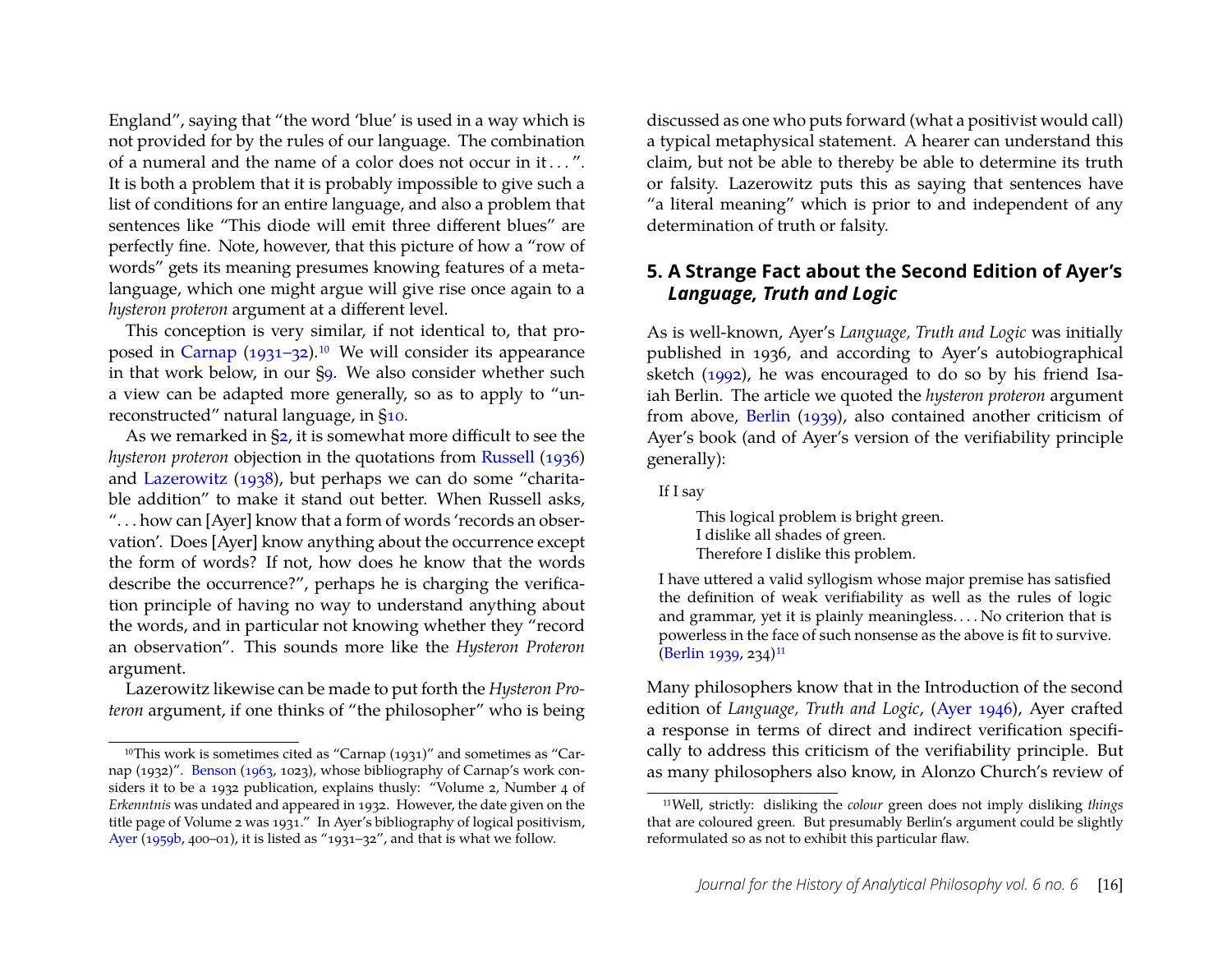the second edition [\(Church](#page-26-1) [1949\)](#page-26-1), this more intricate definition of verifiability was also shown to admit every statement into the realm of meaningfulness (so long as there are three logically independent observation statements<sup>12</sup>). Ayer also spent some considerable time in this new Introduction responding to the question of whether the verifiability criterion applies to sentences or to propositions, citing [Lazerowitz](#page-27-7) [\(1939\)](#page-27-7) as its inspiration. His response was to interpose the notion of "statements" between sentences and propositions, and have the criterion apply to them.

It does not seem that Ayer in any way attended to the *hysteron proteron* objection in the new Introduction. This is very strange, since it is not only a strikingly plausible objection but also it appeared only some four pages before the "green logical problem" objection in [Berlin](#page-25-0) [\(1939\)](#page-25-0)—the argument that Ayer spent so much effort on. Perhaps he was convinced—unjustifiably, in our opinion, as we said in [§4—](#page-5-0)by the considerations that Berlin had put forward after presenting the *hysteron proteron* argument.

#### **6. "The" Verification Principle**

Descriptions of a verification principle and also the nature of the presupposed protocol sentences underwent serious examination by the Vienna Circle during the period 1930–1935 (and yet further changes came in the decades following (e.g., [Carnap](#page-26-0) [1936–37,](#page-26-0) [1950,](#page-26-2) [1956\)](#page-26-3). So, stating a definite version of the principle from this period is not really possible. However, we can state some definite parts of the viewpoint that Carnap held through this 1930–1935 period, even if not all the members of the Vienna Circle held to all of these points. And even though Carnap himself changed his position a little later.

First, the principle was to apply only to the issue of "cognitive meaning" (or perhaps it might be better thought of as *defining*

what cognitive meaning was).<sup>13</sup> In addition to cognitive meaning there was thought to be other types of meaning, the most well-known being "emotive meaning", expressed in [Ayer](#page-25-1) [\(1936,](#page-25-1) chap. 6), and elaborated upon in the new Introduction of [Ayer](#page-25-2) [\(1946,](#page-25-2) 20–22). As Ayer remarks in the latter location, it was later developed more fully in [Stevenson](#page-28-7) [\(1944\)](#page-28-7). In Ayer's intellectual autobiography [\(Ayer](#page-25-6) [1992\)](#page-25-6), he mentions the "classical problem" of the Verifiability Criterion not being either analytic or synthetic, and says that in response to this "embarrassing issue" he would claim that it was a *proposal*, and would challenge the questioner to come up with anything better. Apparently then, proposals have some sort of meaning other than cognitive meaning. Also, Carnap allows that there can be images and feelings that are associated with some words by some people, but he also claims that these do not bestow any meaning on these words [\(Carnap](#page-25-3) [1931–32,](#page-25-3) 67). And it is conjectured [\(Carnap](#page-25-3) [1931–32,](#page-25-3) 78) that perhaps metaphysical statements "serve for the expression of the general attitude of a person towards life", but again this is said not to be any "real meaning". Art, and more specifically music, is accorded the best and purest way of expressing one's attitude towards life. ("Metaphysicians are musicians without musical ability"; [1931–32,](#page-25-3) 80.)

Second, sentences (as well as words) that are cognitively meaningful are meaningful in this way because they are deductively related to "protocol sentences". That is, such a meaningful sentence will in some deductively-specifiable way entail one of these "primary sentences". However, as Carnap says  $(1931-32, 63)$ , "the question concerning the content and form of the primary sentences (protocol sentences) . . . has not yet been definitely settled." He continues by saying that some positivists hold that primary sentences refer to "the given", although there is no unanimity as to what is given; others hold that these primary

<span id="page-10-0"></span><sup>&</sup>lt;sup>12</sup>And modulo the cases described in [Lewis](#page-27-8) [\(1988\)](#page-27-8).

<span id="page-10-1"></span><sup>13</sup>We offer a way of accommodating the idea that cognitive meaning could be seen as a subtype of meaning-in-general in [§11.](#page-22-0)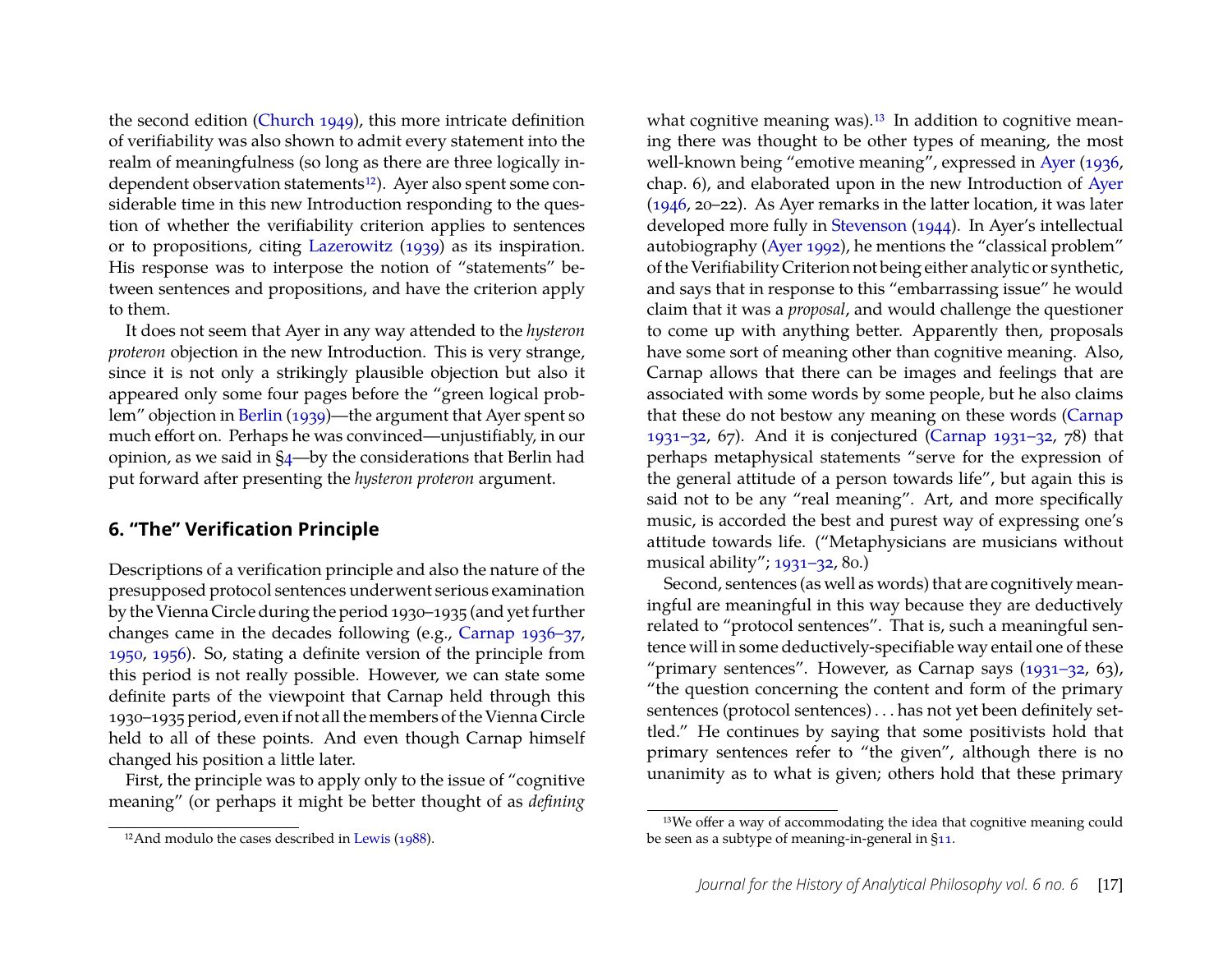sentences "speak of the simplest qualities of sense and feeling (e.g. 'warm,' 'blue,' 'joy')", but others think of them as referring to "total experiences and similarities between them". And some think of them as directly describing "things".

Third, and as implicit in the second point, the fundamental unit of consideration is the *individual sentence*. It is an individual sentence that entails one (or many) protocol sentences. It is true that individual words also have meanings, but these are discovered by consideration of open formulas: Carnap's example [\(1931–32,](#page-25-3) 63) is "arthropode", which is given a meaning by the open formula "the thing  $x$  is an arthropode", which in turn yields protocol sentences such as "*x* is an animal", "*x* has a segmented body", and the like. It is only later that the positivists took on board a more "holistic" theory of meaning[.14](#page-11-0)

It is our contention that, aside from the Lewis and MacDonald statements quoted above, there was no mention of a *Hysteron Proteron* argument of the sort we describe in [§2](#page-1-2) above before 1934. And these, especially Lewis's remark, are not so clearly directed at the sort of *hysteron proteron* that we identified at the end of [§3](#page-2-3) and attributed to Berlin and Lycan. There perhaps was some awareness of a similar feature that perhaps could occur at different stages of the larger investigation imagined in that [§3,](#page-2-3) but none of them are really on exactly the same topic. In the next section we identify what we think is the first clearly-stated instance of our *Hysteron Proteron* argument as applied explicitly to the positivist verifiability criterion. (Of course, one can dispute whether that criterion has been correctly characterized, but certainly it is intended against that criterion, and is a version of the

criterion mentioned by Berlin and Lycan.) It seems to us that the positivists, particularly Carnap and Neurath, did not correctly respond to this argument at the time—only perhaps somewhat later, in the case of Carnap. (Although, again, reasonable historians of this period of philosophy might still disagree about whether these 1936/1937 and similar responses really do touch on the true underlying issue as we identified it in [§3,](#page-2-3) or instead are in reality directed against some other argument that is similar in one way or another.)

#### <span id="page-11-2"></span>**7. A Different Source of the** *Hysteron Proteron* **Objection**

Another strand in the dispute over verification, this time not coming from the ordinary language group of philosophers, nor from within the Logical Positivist circle, but instead from (at least one of) the Continental phenomenologists, was brought up by Roman Ingarden in the 1934 meetings of the World Congress of Philosophy in Prague[.15](#page-11-1) Ingarden published the first of his many large-scale works in [1931,](#page-26-5) and it is plausible to suppose that the members of the Vienna Circle were at least passingly familiar with Ingarden's name and the fact that he was a student of Husserl. Ingarden says of the English translation of the 1965 third German edition of [Ingarden](#page-26-5) [\(1931,](#page-26-5) 95 n 49):

I first spoke out against the original conventionally physicalist conception of linguistic formations that prevailed up to 1934 (as far as

<span id="page-11-0"></span><sup>14</sup>Usually [Hempel](#page-26-4) [\(1935\)](#page-26-4) is credited with this change in the "standard" positivistic doctrine, although Hempel himself sees it as already in place in the writings of Neurath and Carnap. Interestingly, however, his citations for this change in Neurath are from the 1930–1933 time frame, while those of Carnap for such a change are from 1934, and even these are not so clearly "holistic", or so it seems to us. The change to "testability" in [Carnap](#page-26-0) [\(1936–37\)](#page-26-0) seems a more clear dividing line in his thought about the topic.

<span id="page-11-1"></span><sup>1</sup>[5Küng](#page-27-9) [\(1982,](#page-27-9) 224) says that "Ingarden was the first non-positivist to write a critical paper about the Vienna Circle's principle of verification", citing [In](#page-26-6)[garden](#page-26-6) [\(1936\)](#page-26-6) (but he also remarks on the "revised and extended versions in Polish and French", [Ingarden](#page-26-7) [1935\)](#page-26-7). On the other hand, [Kraft](#page-27-10) [\(1953,](#page-27-10) 36) instead points to Petzäll, saying "But the adoption of this verifiability criterion of meaning was soon subjected to incisive criticism. First Petzäll [\[Petzäll and](#page-27-11) [Åhman](#page-27-11) [1931\]](#page-27-11) pointed out some untenable consequences of this conception of meaning, and then Ingarden [\[1935\]](#page-26-7) emphasized that the latter implies that 'metalogical' sentences are non-sensical; also Weinberg [\[1936\]](#page-28-8) made the same point." We discuss the implicit issue here of metalinguistic statements below.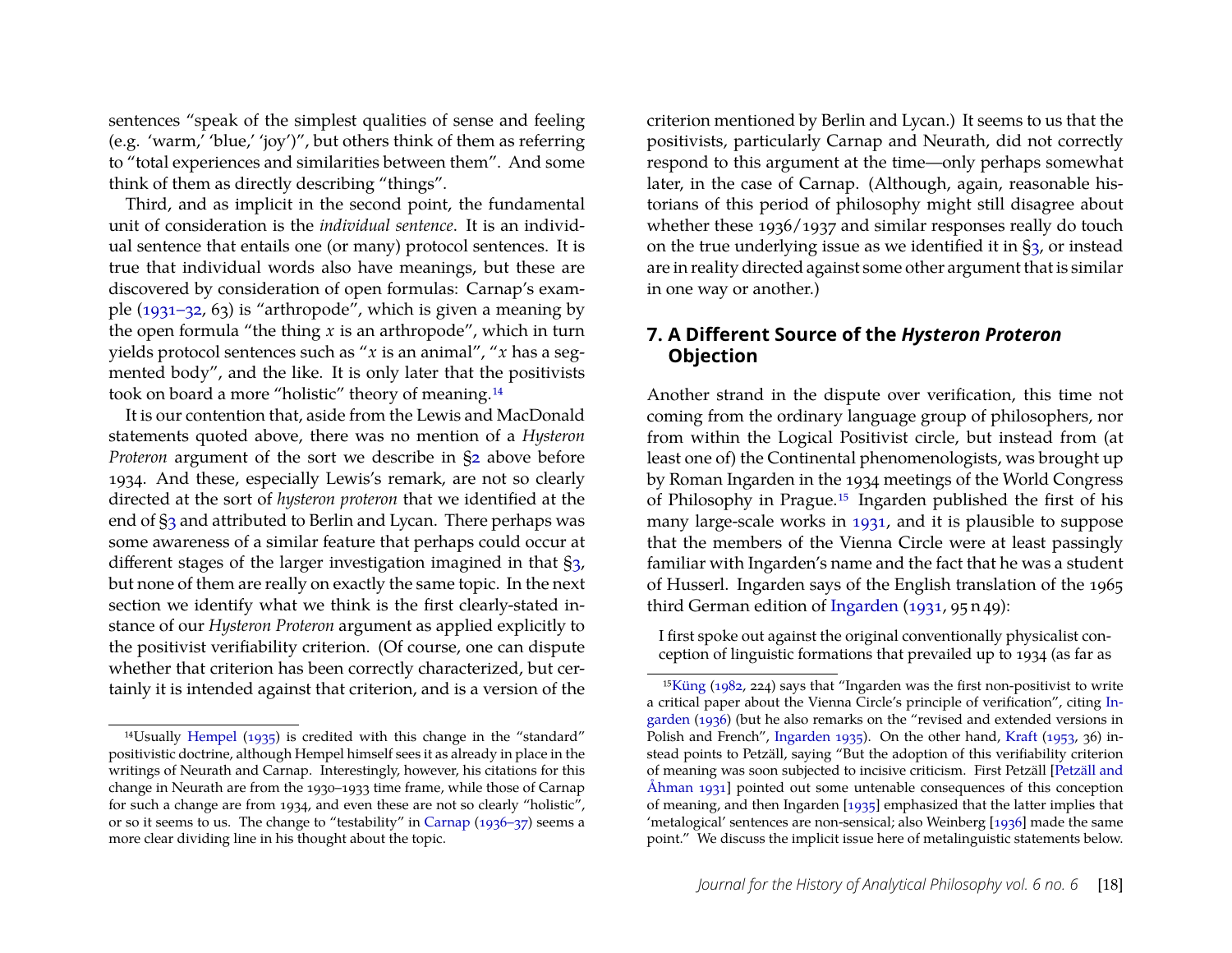my foreign publications are concerned) in a paper delivered at the Prague Congress and then in a somewhat expanded article in the *Revue Philosophique*, "Essai logistique d'une refonte de la philosophie" (1935). The interested reader may refer to that. A part of my counterarguments is contained in §9 of this book.

(The "§9 of this book" refers to §9 of the first edition of [Ingarden](#page-26-5) [1931.](#page-26-5) He is later looking back on that as his "counterarguments", even though they were written before 1934.) The 1935 French article is a very close translation of his 1934 German paper presented at the Prague Congress. However, §9 of [Ingarden](#page-26-5) [\(1931\)](#page-26-5) is titled "Single words and word sounds", and seems to be exclusively about the question of how we figure out single words from sounds that are repeated. It does not contain the portions of his 1934 presentation that criticize the "methodological positivists" (as Ingarden called the Vienna Circle in his Prague talk), nor does it contain remarks about the verifiability criterion. The question of how to discern words of a language from repeated sounds is one manifestation of our "mounds of ink" problem from [§3](#page-2-3) above.

Ingarden, as we have said, was a student of Edmund Husserl's, and much of Ingarden's philosophical thought was concerned with describing a phenomenology that avoided Husserl's "transcendental idealism", which Ingarden viewed as seriously mistaken. It seems to us that the Positivists who might have been familiar with Husserl's work would have thought of the crucial "eidetic intuition of essence" (*Wesensschau*) it employs as hopelessly "metaphysical", and possibly for that reason they did not attend to Ingarden's alternative as closely as they might have. On the other hand, Carnap and Neurath *did* attend the talk, showing at least a modicum of interest in the fact that a phenomenologist was going to discuss verification[.16](#page-12-0)

Common to the phenomenological viewpoint that Husserl and Ingarden shared (along with many others of Husserl's students) is the fundamental idea that at least some objects, of some sorts, somehow *depend on minds*, or perhaps better, *on thinking beings*; they *depend on* a thinking being's giving them some sort of "meaning" or "interpretation". In Husserl's hands, this amounted to saying that "the world of" tables, rocks, countries, wars, planets and so forth had an ontologically second-class status in comparison to the mental activities/acts and so forth of thinking beings. And this approach of Husserl's was taken (by Ingarden, at least) to be a type of idealism, of the sort where the "ordinary, real world" is a construction or projection or . . . of mind. (It is not so clear whether this is an individual mind or some sort of Mind in some collective sense.) The classification of it as Transcendental was to indicate that these items are not part of any particular mind, thus separating it from the "subjective idealism sense that Berkeley favours"[.17](#page-12-1) Since the world *depends on* minds, if there were no minds, there wouldn't be a world.

Ingarden by contrast viewed his own theory as "realist": the real world exists on its own and would exist even if there were no minds. But nonetheless, *some* objects/events/activities/accomplishments/processes in the world *depend on* minds. Of particular relevance to the issue of verifiability is Ingarden's insistence that sentences—viewed in our paper of interest, [Ingarden](#page-26-6) [\(1936\)](#page-26-6), as sound waves or collections of little mounds of ink—have no meaning on their own. They *depend on* an intentional act of be-

<span id="page-12-0"></span><sup>16</sup>Furthermore, at the 1929 Davos conference, and for some period after that, Carnap interacted quite pleasantly and with apparent interest in phenomenology as expressed in Heidegger. See the various accounts in [Friedman](#page-26-8) [\(2000\)](#page-26-8),

especially Chapter 1 (and scattered elsewhere in the book). In an earlier phase of Carnap's philosophical trajectory, he seemed to be quite in favour of various philosophical positions that Husserl took. (See [Friedman](#page-26-9) [1999,](#page-26-9) 47ff., 51 and [Friedman](#page-26-8) [2000,](#page-26-8) 66ff.)

<span id="page-12-1"></span><sup>17</sup>See [Husserl](#page-26-10) [\(1913,](#page-26-10) §55):

If anyone reading our statements objects that they mean changing all the world into a subjective illusion and committing oneself to a "Berkeley idealism," we can only answer that he has not seized upon the *sense* of those statements. They take nothing away from the fully valid being of the world as the all of realities . . . The real actuality is not "reinterpreted," to say nothing of its being denied; it is rather that a countersensical interpretation of the real actuality, i.e., an interpretation which contradicts the latter's own sense as clarified by insight, is removed.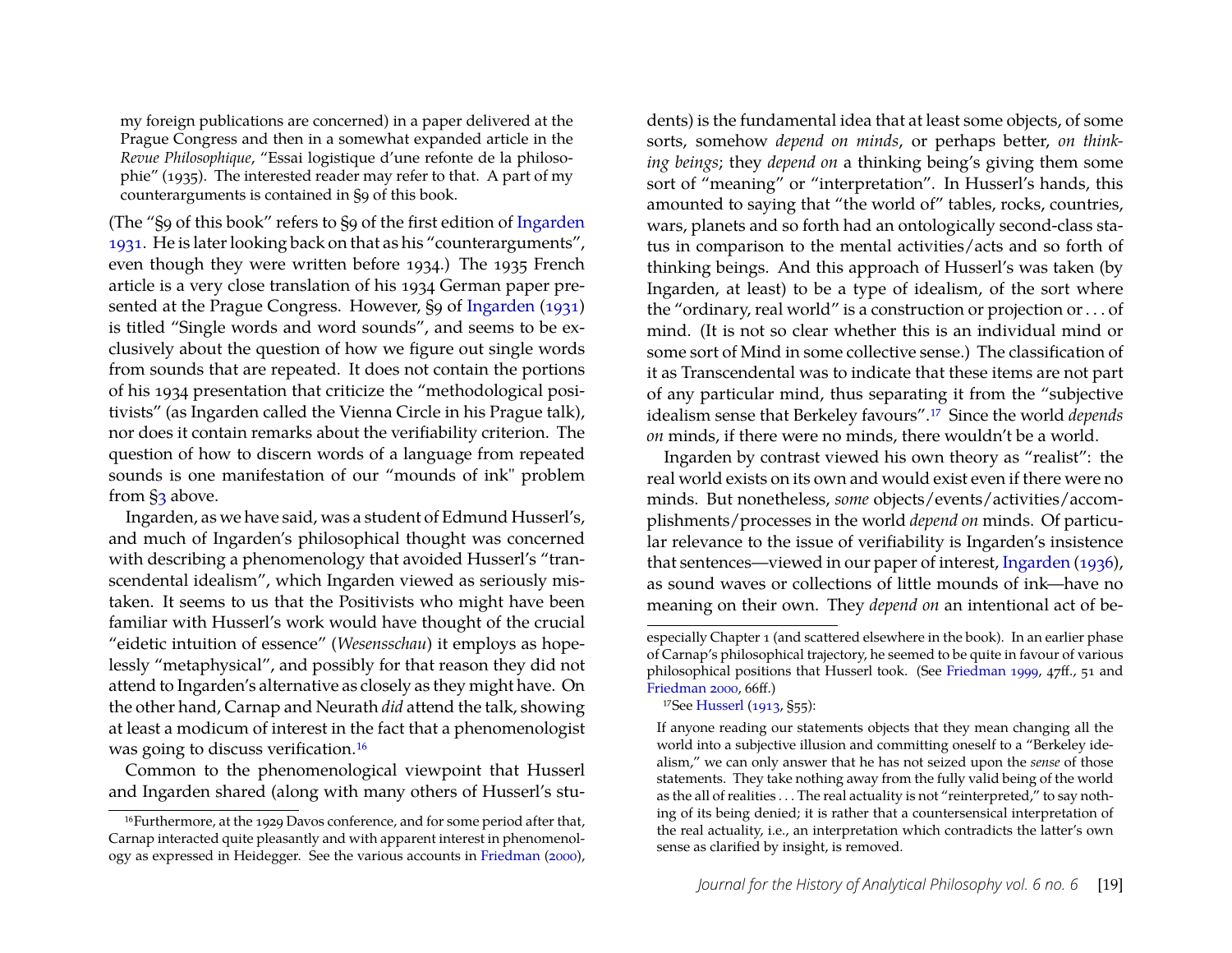stowing meaning. For instance, by seeing them *as sentences of a particular language* or seeing them as *the intentional product of a thinking being with a purpose*. We are to contrast these sorts of acts of finding an intention with believing those same marks were the result of some "random" physical event, such as being burnt onto a piece of toast you just removed from a toaster or constructed of sand near a wind-swept beach. Once again, there will be a distinction between an individual thinking being bestowing a meaning to a particular sentence on a particular occasion and the society-wide "collective mind" bestowing a meaning (which maybe gives the sentence something akin to its conventional meaning in the language or in society). The sound waves and the collections of ink are nothing more than inert physical things (and they can exist as such without any thinking beings), but once they are endowed with meaning—which act requires a thinking being—they become more than sound waves or marks on paper: they become *sentences of the language/society* and can be said to *express a proposition*. Ingarden seems to say that we then will see the mounds of ink as meaningful parts of a language. This is related to Ingarden's "levels of reality" in his *Literary Work of Art*: ink to sentences, sentences to meanings, meanings to fictional worlds. Here Ingarden doesn't sharply distinguish syntax and semantics of a language[.18](#page-13-0)

So, such an object must be *given an interpretation* or *interpreted as meaningful* before we can say it has meaning or talk of it as being meaningful or try to verify it—surely a version of the *hysteron proteron* objection: we need to ascribe meaning to marks on paper and waves in the air before studying any of their further properties that might be related to meaning, such as whether they are verifiable. More generally, the act of meaning-endowing has to precede any sort of "scientific study" of meaning.

Here is a part of Ingarden's argument:

The sentence "In the interior of that electron one will find a nucleus, that is still there, even though it has absolutely no effect on anything

exterior to it" is (according to Schlick) an example of a meaningless, that is to say, unverifiable sentence. It can be granted that this sentence is not verifiable. Why, however, is it not verifiable? Well, because it has a meaning that does not allow for any verification because the nucleus of the electron is specified in the meaning to be with "absolutely no external effects". That is to say, in order to determine the nonverifiablity of the aforementioned sentence one must presuppose two things: 1. That this sentence has a sense that precludes verification, 2. that it is possible to identify this sense independently of its verification (the possibility of which has just been denied). [\(Ingarden](#page-26-6) [1936,](#page-26-6) 206; transl. 4)

Both Neurath and Carnap responded to the paper [\(Carnap](#page-26-11) [1936;](#page-26-11) [Neurath](#page-27-12) [1936\)](#page-27-12). Carnap responds directly to the *hysteron proteron* objection, that is, to the notion that knowledge of meaning is prior to knowledge of verification conditions, but almost in passing:

To determine whether a given sentence is verifiable or not, one does not need to already know its meaning. This can be established purely formally: one tests whether the given sentence, on the basis of the rules of the language of concern, stands in a deductive relationship with sentences of a particular form, namely the so-called observation sentences. [\(Carnap](#page-26-11) [1936,](#page-26-11) 244; transl. 5)

Thus Carnap replies that determining the verification conditions, and so the scientific meaning of a sentence, is a purely mathematical, combinatorial, problem of determining its deductive relations with observation sentences. He refers the audience to his then-forthcoming [\(Carnap](#page-26-12) [1934a\)](#page-26-12), which he says will provide the details. It is difficult to see how Carnap thinks that this set of deductive relations can account for meaning in ordinary, *natural* language. For, his method presupposes the *prior* step of translating into a formalized language. And that is to say, it presupposes that the sentence is meaningful in natural language, and so the translation into a formal language can only be done for the purpose of determining *what* the verification conditions are . . . but this is *after* it is acknowledged to be meaningful. If it

<span id="page-13-0"></span><sup>18</sup>We are influenced here by [Simons](#page-28-9) [\(2005\)](#page-28-9).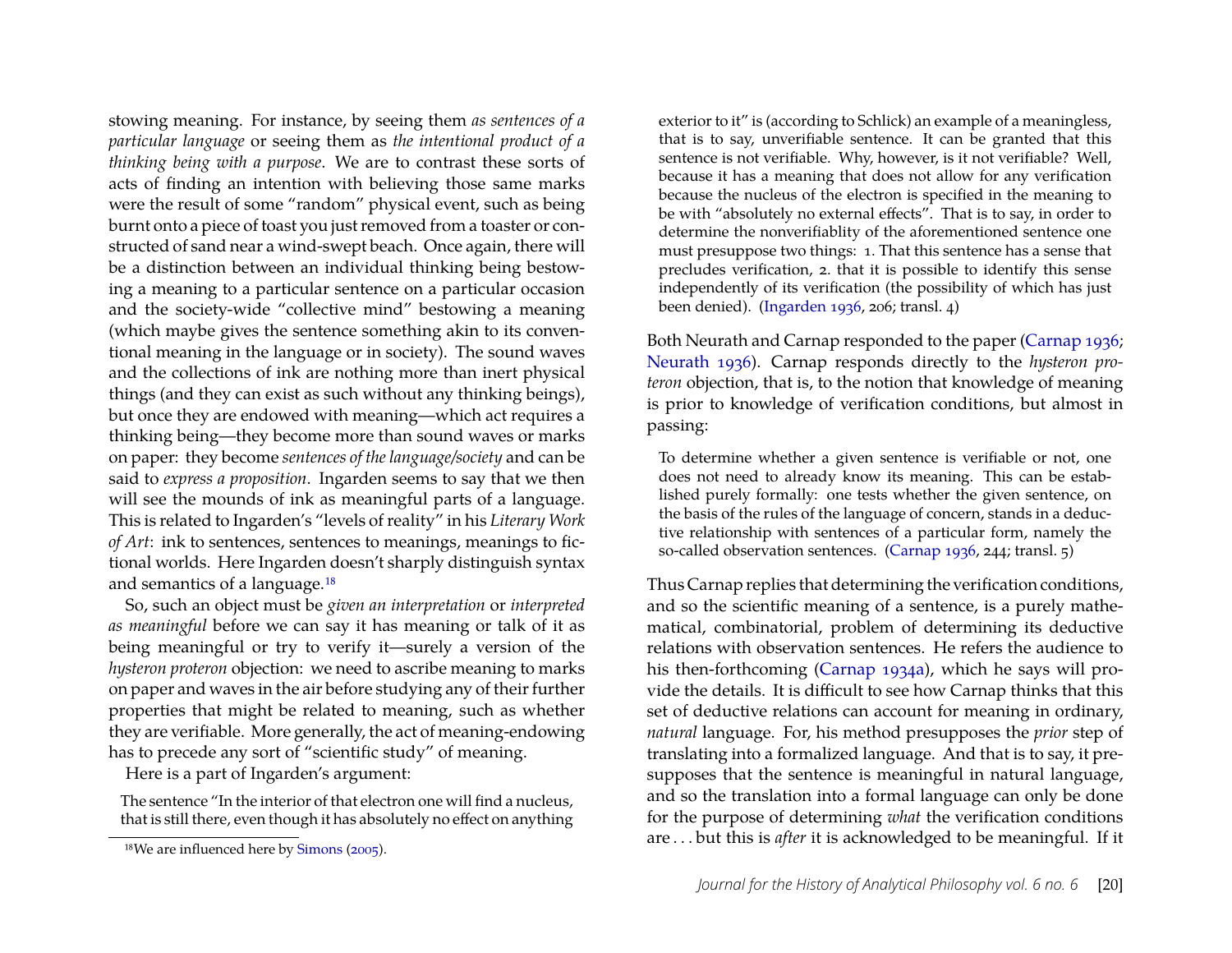weren't assumed to be meaningful, it wouldn't and couldn't be translated.

In fact, Ingarden's charge is silently accepted in contemporary formal philosophy and even elementary symbolic logic, where the question of how we translate ordinary languages into a formal language with a precise syntax and proof theory is avoided and only some "informal hints about translation into a formal language" are given[.19](#page-14-0) After all, the sentences *in* the formal language *are* meaningful, rather by definition. So, one can translate only sentences known to be meaningful. If you were to translate "This stone is thinking of Vienna" as  $T(s, v)$ , or translate "Julius" Caesar is a rational number" as  $R(j)$ —or as  $(R(j) \wedge N(j))$ —you do not generate a meaningless sentence, but rather a false one, or perhaps a *necessarily* false one. The very willingness to do the translation in the first place indicates that you take the sentence as meaningful. In this way, one sees that Ingarden's objection is implicitly accepted: one *does* have to know the meaning of a sentence before one can know its verification conditions, even if one thinks the verification conditions are a matter of deductive consequences. The conclusion is that willingness to represent a natural language sentence in a formal language has already committed one to the conclusion that the sentence is verifiable, and that is *before* we can evaluate its truth or verification conditions. We discuss this general issue below (in §[§9–](#page-17-0)[10\)](#page-19-0), briefly mentioning a possible direction that Carnap's thought could be developed which would allow it to be applied to natural languages, thus possibly evading the objection that sentences need first to be represented in a formal language. But we conclude that it won't completely do the job.

Carnap devotes more of his brief response to the other part of Ingarden's argument, namely that by the verification principle, the principle rules itself meaningless. This is also the only part of Ingarden's critique that is ever discussed in the literature, and what Ingarden is best-known for in the realm of critiquing the Positivists[.20](#page-14-1) But Ingarden doesn't trot out the shopworn "the principle is neither analytic nor synthetic". Instead, Ingarden argues that, because according to the verificationists' own views, sentences about syntax and meaning are not empirically verifiable—they are analytic and hence they are meaningless. Here Carnap responds that Ingarden misses the fact that the verification principle is intended only to explain the meaning of *synthetic* sentences. Sentences *about* the syntax of language are *analytic* sentences, and hence are not explained by verification conditions, but instead by the science of formal syntax, as Carnap proposes in his new book [Carnap](#page-26-12) [\(1934a\)](#page-26-12). Carnap here distinguishes himself from Wittgenstein, who, according to Carnap, held in the *Tractatus*that metalinguistic sentences are meaningless (*sinnlos*). Thus, according to Carnap, while Ingarden's objection *does* hold against Wittgenstein's sort of verificationism, by ruling the analytic metalinguistic statements meaningless, it won't hold against a different view of these sentences. And here Carnap begs to differ from Wittgenstein:

I agree with Mr. Ingarden: if the results of philosophy are not sentences, then we must remain silent. In distinction from the (at least former) view of Wittgenstein our circle is now of the position that one can present the results of philosophy, of logical analysis, in

<span id="page-14-0"></span><sup>19</sup>For example, in one of the more pedantic elementary logic textbooks, Kalish and Montague [\(1964\)](#page-26-13), a rather careful method of generating a translation of a *symbolic* sentence into (stilted) natural language is given. Then the notion of a "stylistic variant" of a translation is presented with a few examples. ("We countenance looseness . . . we attempt no precise description of*stylistic variance*; intuition (here identified with linguistic insight) rather than exact rules must guide".) Such a *free translation* of symbolic formulas into natural language is then used to "explicate" the desired notion of "φ is a *symbolization* of an English sentence  $\psi$  on the basis of a given scheme of abbreviation". The explication is: "if and only if  $\psi$  is a stylistic variant of the literal translation of  $\phi$  on the basis of that scheme." One can see that the issue has simply been sidestepped.

<span id="page-14-1"></span><sup>20</sup>The only discussion we have found of the wide breadth of Ingarden's critique is [Woleński](#page-28-10) [\(2011\)](#page-28-10), who in turn cites [Zabłudowski](#page-28-11) [\(1966\)](#page-28-11) (which we have not been able to read). But even Wolenski's article does not explicitly discuss the *Hysteron Proteron* argument.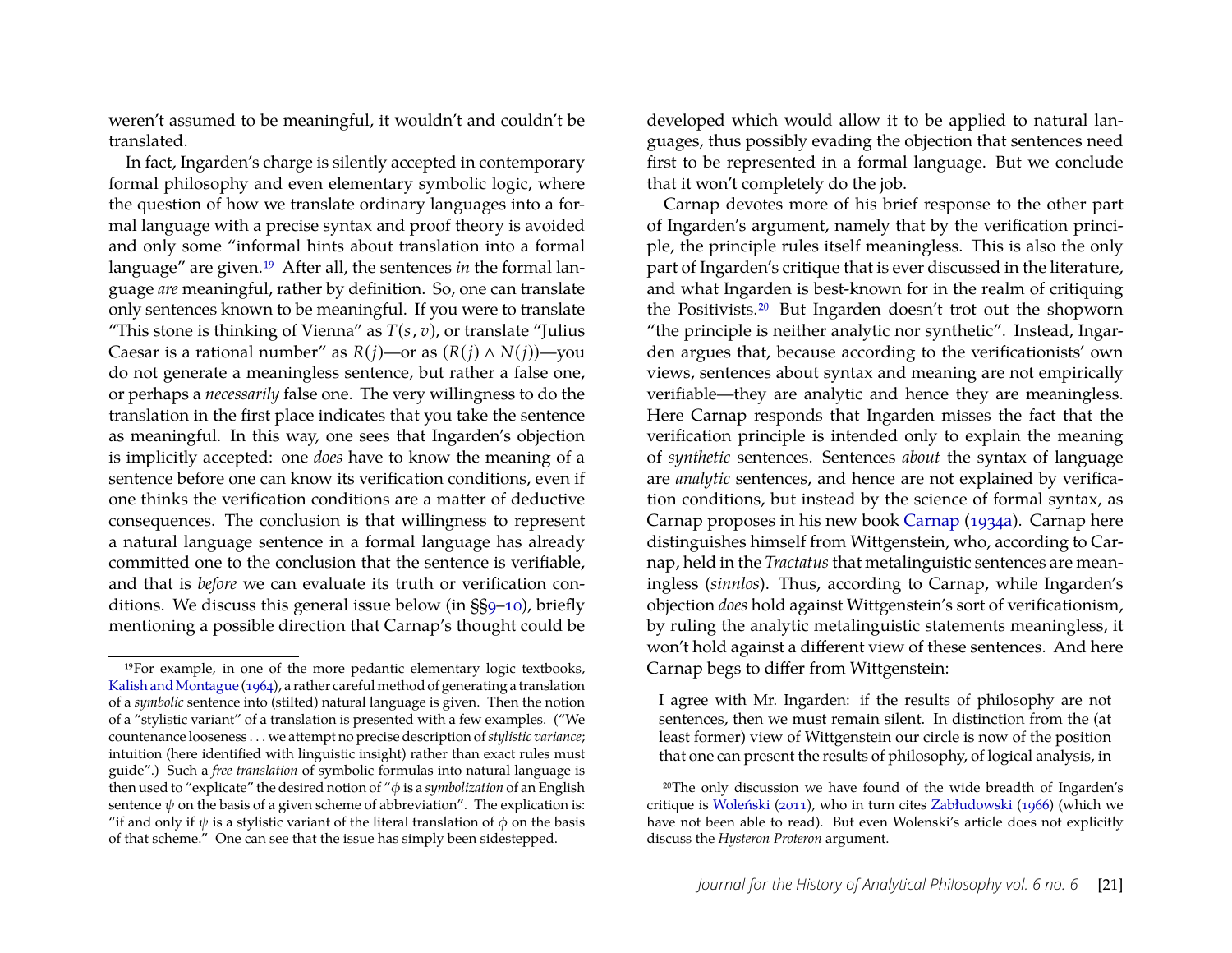exact sentences, namely as syntactic sentences. Setting aside other differences, it appears to me that the main difference between the phenomenological position and that of our circle consists of the fact that we maintain that there are no scientific sentences of a third kind in between the empirical, synthetic sentences and the analytic sentences, namely the supposed results of the phenomenological "intuition of essences" [*Wesensschau*]. [\(Carnap](#page-26-11) [1936,](#page-26-11) 244; transl. 6)

Carnap, on behalf of the Circle, announces a difference from (early) Wittgenstein. The Circle now claims that one can assert meaningful, scientific (albeit analytic), sentences *about* language, but the Circle differs from the phenomenologists who think that these sentences are in a third category, verified by some statements of the intuition of essences—Husserl's "eidetic intuition". Carnap holds that there is no science of the results of this supposed method.

But to us this seems to entirely miss the strength of Ingarden's complaint. How, it should be asked, can Carnap claim to know what are the relevant group of observations that need to be considered, without some idea of what the sentence is claiming? As we discussed in §[§3](#page-2-3)[–4,](#page-5-0) when faced with the Schlick sentence that Ingarden cited, why do we not go to observe caterpillars, or hummingbirds, or any of the (almost?) infinite number of different observations that exist? Ingarden says we know which ones to look for because we know (via *Wesensschau*?) what the sentence means. But what can the positivists offer? Given its assumed meaningless status, on what grounds can it be known what is relevant? We continue this line of thought in the next few sections.

Neurath's reply, though presented as an amplification of Carnap's, can be seen as a step toward a different attitude within the Vienna Circle, to Ingarden's argument. Neurath says:

To complement Carnap's comments, it must be emphatically stressed that "sentences about sentences" have a place in physicalism, insofar as they are—speaking in the "material mode of speech"—about sentence structures, while the empirical sentences are about other things. Metalogic becomes a science of particular

"ornaments".<sup>21</sup> One insists appropriately that mistakes are possible in this area. One can have overlooked relations between signs that one only notices later. One can make a mistake when one sees a sentence as analytic within a given system. [\(Neurath](#page-27-12) [1936,](#page-27-12) 244; transl. 6)

The two positions outlined—Carnap's and Neurath's—are aimed in completely different directions. Carnap is at pains to announce that the metalinguistic claims (about well-formedness of an object language) are meaningful, even though they are analytic or defining statements about the object language. As he says, "We positivists now take the position", contra Wittgenstein, that analytic statements are meaningful—indeed, they are either logically true or logically false. Neurath, on the contrary, says that one can be wrong in one's assessment of the truth or falsity of analytic statements, and that they can be investigated empirically.

Neurath seems to be claiming here that assertions about the syntax of a language (of the sort that would show that a sentence is analytic) are actually empirical, or at least fallible, claims about the physical instances of sentences. One direction that this thought can lead is to the later "empirical semantics" of another member of the Vienna Circle, Arne Naess, and his later followers [\(Naess](#page-27-13) [1938,](#page-27-13) [1953,](#page-27-14) [1954;](#page-27-15) [Tennessen](#page-28-12) [1949\)](#page-28-12). Another direction is that attitude we attributed (following Schlick) to some of the American pragmatists in finding that the "remembered results of an activity" can be the foundation of verification. (See the discussion in [§4.](#page-5-0)) These two alternatives form a different type of response to Ingarden's *hysteron proteron* argument, namely that one must empirically determine what the verification conditions of a sentence (and so its meaning) are in a given language. This will determine whether it is an analytic or synthetic sentence. Metalinguistic research would then be a part of the whole of empirical science. We return to Carnap's "metalinguistic defence" in the next section.

<span id="page-15-0"></span><sup>21</sup>Such as whether a sentence is "decorated" as "analytic" or "synthetic".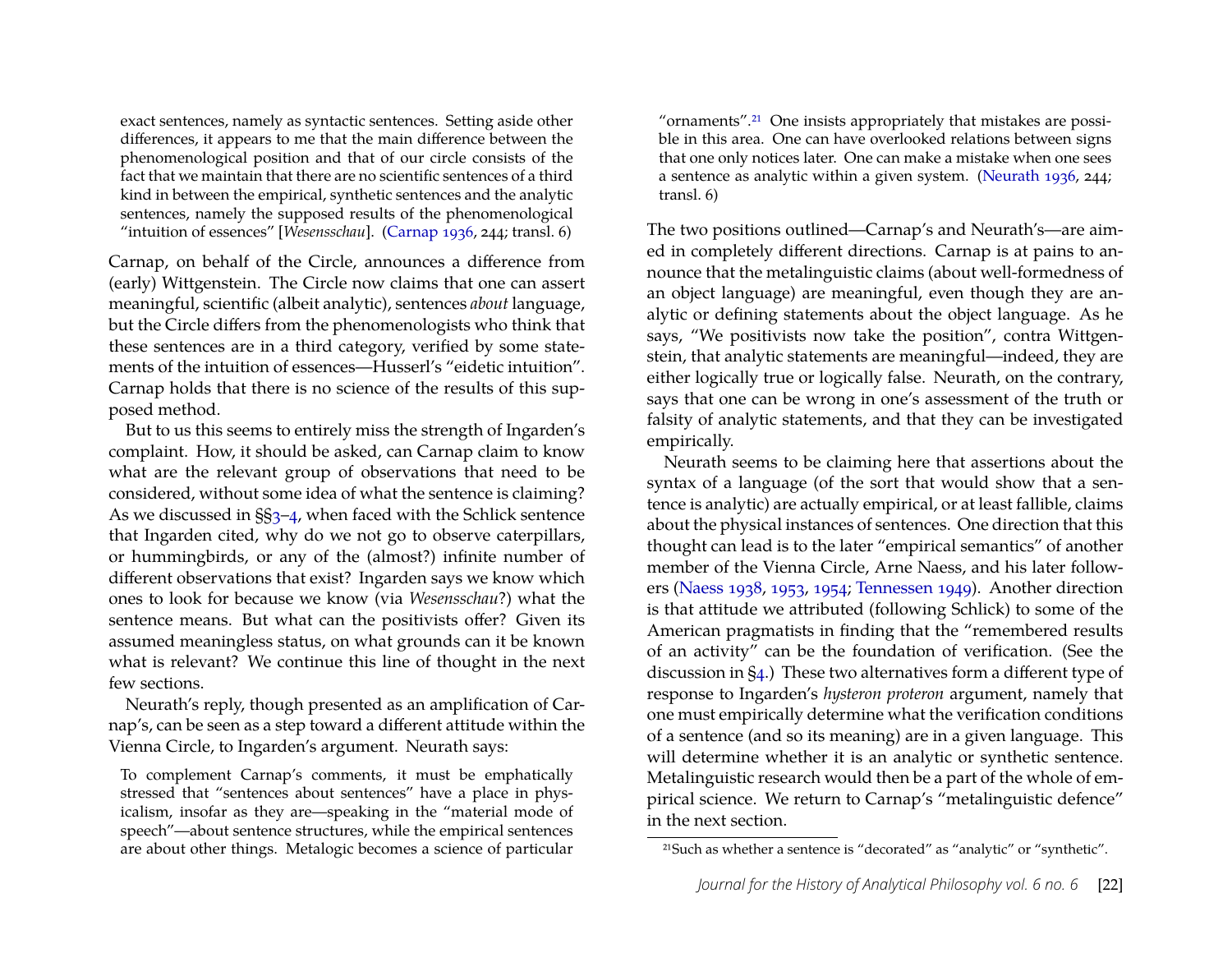Seeing Ingarden as a source for the *hysteron proteron* objection is interesting, because his way of looking at the objection comes from a different philosophical viewpoint than the criticisms made by the British ordinary language philosophers, and different again from the "internal" criticisms made from within the Vienna Circle, and different yet again from the "friendly" criticisms of the American pragmatists. This gives us a perspective from which we can see that the problem of assigning meaning to a written or verbal item in the environment has ramifications not only for the phenomenologists but also for the positivists and possibly the pragmatists also. Although it is not so clear that there can be any uniform solution to the *hysteron proteron* problem from these three different standpoints, the possibility of such a solution is nonetheless tantalizing.

#### **8. Carnap and Ingarden on "The Metalanguage"**

Very few commentators discuss Ingarden's remarks from this conference. Those who do almost uniformly give general remarks of the sort we quoted in footnote [15](#page-11-1) above from Küng and from Kraft.

Sometimes (e.g., [Gordon](#page-26-14) [1996;](#page-26-14) [Thomasson](#page-28-13) [2012;](#page-28-13) [New World](#page-27-16) [Encyclopedia](#page-27-16) [2015\)](#page-27-16) this paper of Ingarden's is credited with being the first to give the "classic" objection to the verification principle: that it is neither analytic nor synthetic, and hence is meaningless by its own lights. But it is rather difficult to find this in [Ingarden](#page-26-6)  $(1936).^{22}$  $(1936).^{22}$ 

Instead, Ingarden made much of the notion of "metalinguistic statements", insisting that on the positivist's own reckoning they are meaningless. We've seen already that Carnap picked up on one thread of these criticisms: the Circle now claims that metalinguistic statements about an object language are analytic in the metalanguage, and that—unlike the earlier Wittgensteinian account—the current positivists hold these analytic sentences to be meaningful. Carnap's idea here, as detailed in his [\(1934a\)](#page-26-12), is that the formation rules that describe what a sentence of language  $\mathcal{L}_0$  is, are stated in the metalanguage  $\mathcal{L}_1$  as (what Carnap calls) L-sentences . . . or, as we would say, definitions of wellformed formulas and sentences in  $\mathcal{L}_0$ —and hence are analytically true (in  $\mathcal{L}_1$ ).

But Ingarden made various other arguments in this article about being a sentence. These do not seem to be addressed in [Carnap](#page-26-12) [\(1934a\)](#page-26-12), and Ingarden's "solution" to all these problems is dismissed by Carnap in his comment "we maintain that there are no scientific sentences of a third kind in between the empirical, synthetic sentences and the analytic sentences, namely the supposed results of the phenomenological eidetic intuition." It seems to us that if Ingarden can make out his case that the machinery that the positivists are using to admit certain strings of symbols into sentencehood leaves out something important namely, the *meaning* of the sentence—then there needs to be some sort of further tool that will do the job. It needn't be "phenomeno-

<span id="page-16-0"></span><sup>&</sup>lt;sup>22</sup>Tom Hurka remarked to us that its first English appearance seems to have been in [Ewing](#page-26-15) [\(1937\)](#page-26-15). But it is already in [Carnap](#page-26-16) [\(1934b\)](#page-26-16), where—after presenting the verifiability principle—he remarks:

<sup>...</sup> the following objection... has been repeatedly raised:—"If every proposition which does not belong either to mathematics or to the empirical investigation of facts, is meaningless, how does it fare then with your own propositions? You positivists and antimetaphysicians yourself cut off the branch on which you sit." This objection indeed touches upon a decisive point. [\(Carnap](#page-26-16) [1934b,](#page-26-16) 7)

Carnap's remarks about this objection, however, seem to us unsatisfactory. After distancing the Circle from the *Tractatus* answer that all philosophy *is*indeed meaningless, he takes the position that "the logic of science" can proceed by "a purely formal procedure" that has no need to "reckon with the meaning", and which can answer "all those questions which are formulated as contentful [*inhaltliche*] questions". The idea is that formal deduction can be carried out, and produce the truth conditions of the items in the language, without knowing anything about "meaning". To us this seems just to be a case of the *hysteron proteron* fallacy, in the sense that we described towards the end of [§3,](#page-2-3) and again remarked about in the last section  $(S7)$  when discussing the issue of representing natural language in a formal deductive system.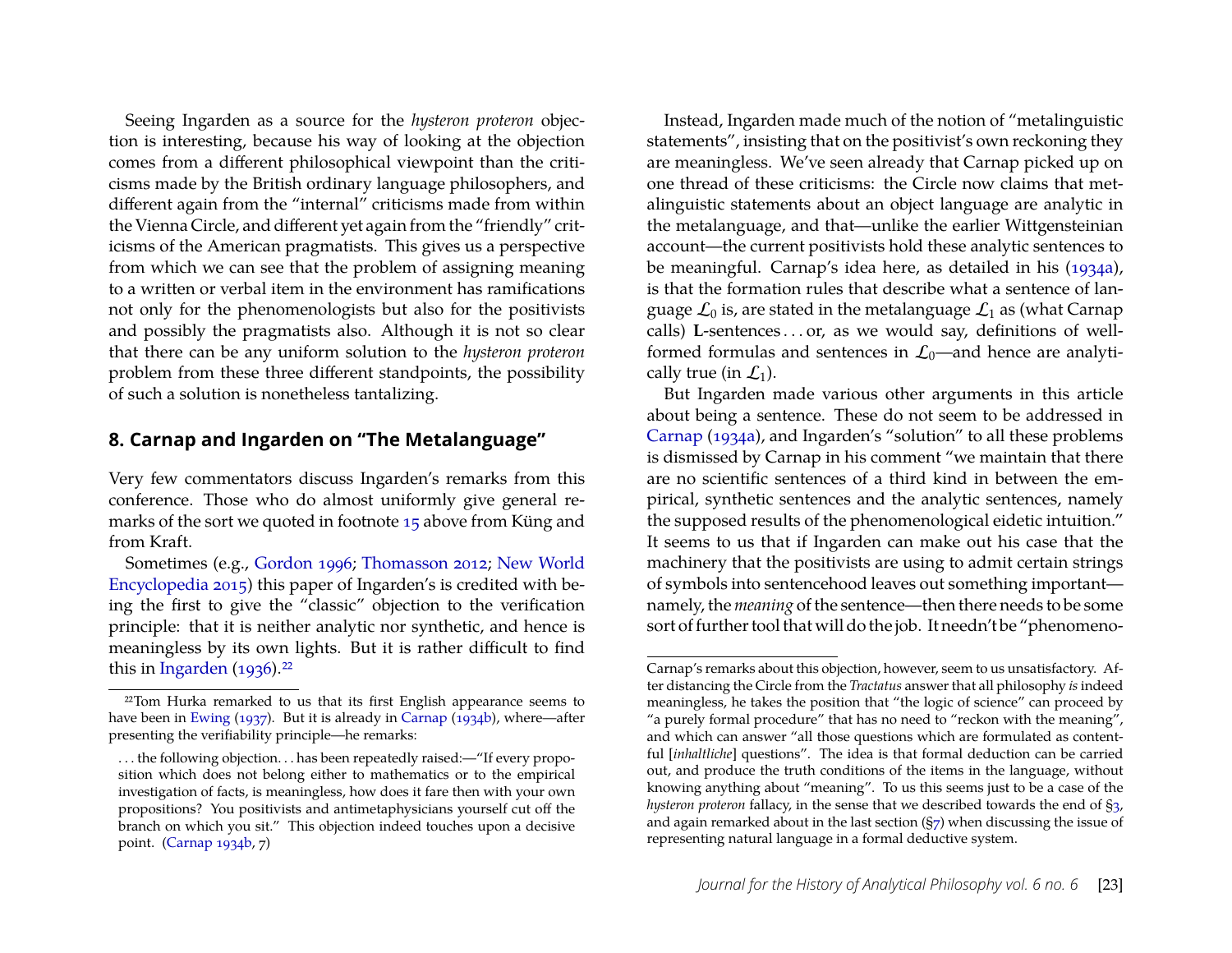logical eidetic intuition", of course. But there would need to be something. We return to this issue in the next section, where we discuss Carnap's idea of a logically perfect language. In the remainder of this section we turn to a few other of Ingarden's claims about meaning and the notion of a metalanguage.

In addition to making the claim that the metalanguage statements are analytic, and hence meaningless—the charge that Carnap explicitly addresses—Ingarden also discussed the thought that, taken to be physical objects (as the positivistic commitment to physicalism has claimed), strings of symbols are nothing but "little mounds of ink" or some particular group of "sound waves". If you want to view them as a *sentence* and not just as an inert physical object then you have to *see them as* something other than little mounds of ink or sound waves. To see a physical object as manifesting an empirical property is to treat any sentence that describes that manifesting as empirical, or synthetic, or scientific. But it is universally accepted that there are *no* observational clues present *within* the little mounds of ink or *within* the sound waves themselves that could give rise to this conclusion. Thus the metalinguistic statement "This mound of ink is a sentence" is not meaningful.

But if one is to consider these physical objects to be *sentences* that is, *meaningful* pieces that are the result of a conscious activity and will cause some other conscious entity to recognize them as such—this requires more than just having a certain form, as is shown by the example of wind-swept sand and sound sequences that are identical but occur in two different languages. And we are also drawn in that direction, although perhaps not drawn to making use of a "phenomenological eidetic intuition of essence". Perhaps, instead, simply *agreeing* to treat them as meaningful,<sup>23</sup> or noting that a string of words exhibits a form that is recognizable as a sentence of a public language with a public meaning.

(Of course, unless some very delicate distinctions can be made in all this, the point will be that some meaningful statements might not be verifiable.)

Ingarden objects to the idea that (meaningful) sentences, and the (meaningful) words that comprise them, are sound patterns from which we abstract some familiar meaning properties. Instead he thinks of a word as psychologically being a gestalt pattern that is the same in every instance. (He thinks of Husserl as seeing some of this with his anti-psychologism, but as mistakenly seeing meanings as abstract essences which do not change.) Ingarden instead (in his [1931\)](#page-26-5) invoked the notion of a constructed abstract entity, which is also what works of art are.

In our opinion, the upshot of this second "parting of the ways" (apologies to [Friedman](#page-26-8) [2000\)](#page-26-8) seems to be that the positivists came away from the Congress worrying about metalinguistic statements (possibly taking hope from Carnap's assurance that it was all dealt with in [Carnap](#page-26-12) [1934a\)](#page-26-12), when they should have started worrying about the *hysteron proteron* argument. And that this was a lost chance for them to discuss something of mutual importance. It is not at all clear to us how the positivists really have an answer to this objection.<sup>24</sup>

#### <span id="page-17-0"></span>**9. Carnap on the Relation Between Meaning and Protocol Sentences**

Although in his response to Ingarden Carnap focussed mainly on the issues concerning the metalanguage, he did briefly address the issue of the *hysteron proteron* argument, as we quoted in [§7.](#page-11-2) A non-observation statement somehow gains its meaning from the observation statements that it entails. This general strategy had been deployed earlier, however: [Carnap](#page-25-3) [\(1931–32\)](#page-25-3) had already

<span id="page-17-1"></span><sup>23</sup>As Carnap's talk of finding the deductive consequences of a sentence seems committed to.

<span id="page-17-2"></span><sup>&</sup>lt;sup>24</sup>It might be added that the American Pragmatists have similar reservations about the positivists' verifiability criterion, although there are analogous problems with their own account of how sentences acquire the particular meaning they have. But that portion of our story awaits our longer discussion.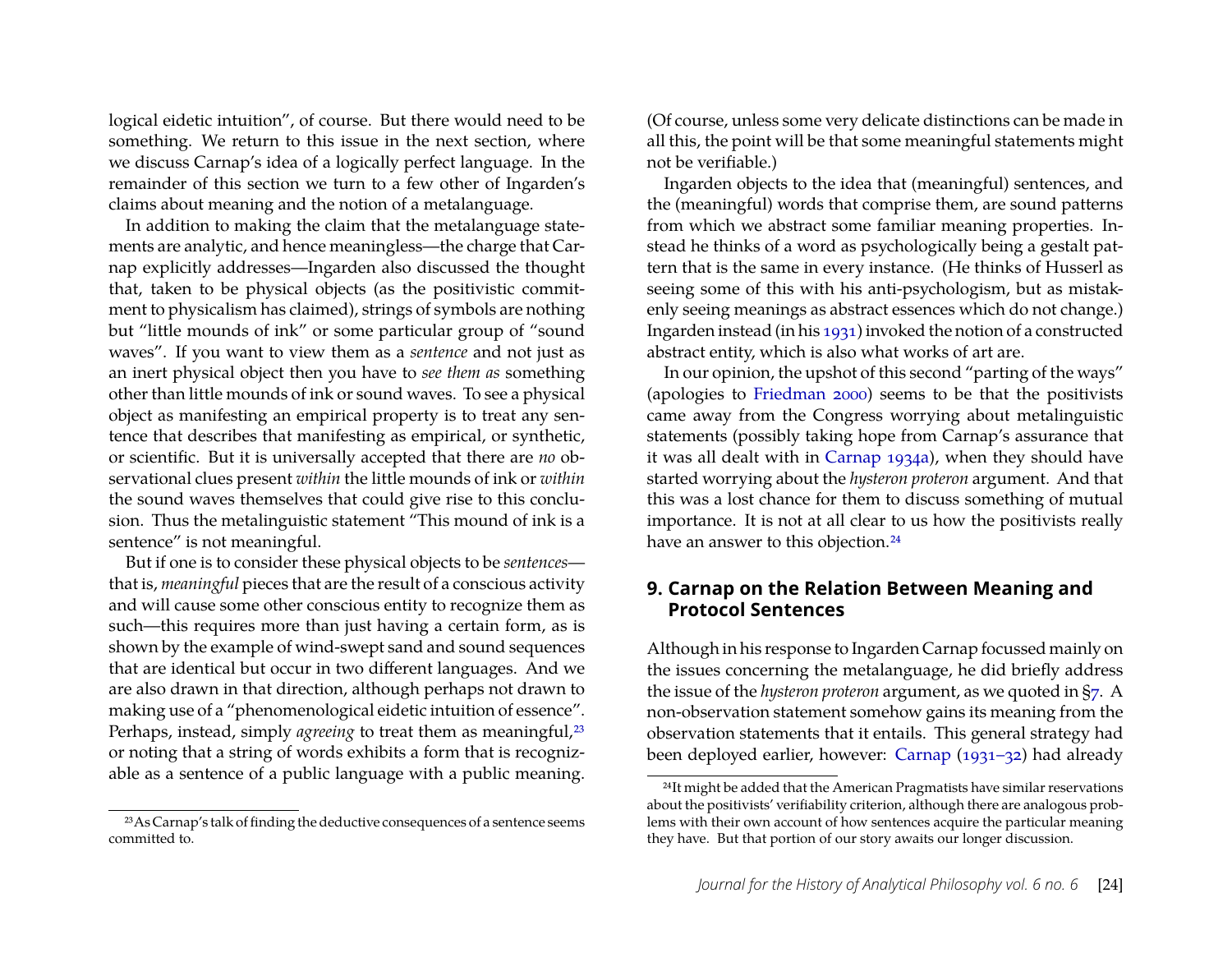discussed the idea that there were two sources of "metaphysical nonsense", one occurring with certain words and the other due to the embedded implications of the words making up a sentence—in the next section we will describe the second source as a kind of failure of semantic compositionality. The former type of nonsense was to be eliminated by deleting such words from language[;25](#page-18-0) the latter type was said to exhibit a shortcoming of natural languages. Concerning the former source, he says:

. . . for most of the other *specifically metaphysical terms are devoid of meaning*, e.g. "the Idea," "the Absolute,"... "thing in it-self," . . . "emanation," . . . <sup>[26](#page-18-1)</sup> the metaphysician tells us that their empirical truth-conditions cannot be specified; if he adds that nevertheless he "means" something, we know that this is merely an allusion to associated images and feelings which, however, do not bestow a meaning on the word. [\(Carnap](#page-25-3) [1931–32,](#page-25-3) 67; original emphasis)

But even after the elimination of these "metaphysical terms" there is still a "metaphysical remainder" in natural languages. And about this latter source, Carnap first recalls the dispute over protocol or observation sentences concerning the nature of such sentences.

In the theory of knowledge it is customary to say that the primary sentences [protocol sentences] refer to "the given"; but there is no unanimity on the question what it is that is given. At times

the position is taken that sentences about the given speak of the simplest qualities of sense and feeling (e.g. "warm," "blue," "joy" and so forth); others incline to the view that basic sentences refer to total experiences and similarities between them; a still different view has it that even the basic sentences speak of things. Regardless of this diversity of opinion it is certain that a sequence of words has a meaning only if its relations of deducibility to the protocol sentences are fixed, whatever the characteristics of the protocol sentences may be; and similarly, that a word is significant only if the sentences in which it may occur are reducible to protocol sentences. [\(Carnap](#page-25-3) [1931–32,](#page-25-3) 63)

And then secondly, he describes how deductions that conclude in these protocol sentences—whatever they are—*should* give rise to the meaningfulness of all other meaningful sentences. But despite this, there remain meaningless sentences, and this is a flaw of natural languages:

The grammatical syntax of natural languages, however, does not fulfill the task of elimination of senseless combinations of words in all cases. . . .

- 1. "Caesar is and"
- 2. "Caesar is a prime number"

The word sequence  $(1)$  is formed countersyntactically; ... The word sequence "Caesar is a general," e.g., is formed in accordance with the rules of syntax. It is a meaningful word sequence, a genuine sentence. But now, word sequence (2) is likewise syntactically correct, for it has the same grammatical form as the sentence just mentioned. Nevertheless (2) is meaningless. "Prime number" is a predicate of numbers; it can be neither affirmed nor denied of a person. . . . The fact that the rules of grammatical syntax are not violated easily seduces one at first glance into the erroneous opinion that one still is dealing with a statement, albeit a false one. . . . The fact that natural languages allow the formation of meaningless sequences of words without violating the rules of grammar, indicates that grammatical syntax is, from a logical point of view, inadequate. If grammatical syntax corresponded exactly to logical syntax, pseudo-statements could not arise. If grammatical syntax differentiated not only the word-categories of nouns, adjectives, verbs, conjunctions etc., but within each of these categories made

<span id="page-18-0"></span><sup>&</sup>lt;sup>25</sup>It should be noted that [Carnap](#page-26-12) [\(1934a,](#page-26-12) part V) seems instead to "translate" entire sentences with these offending words into the "formal mode of speech", and then (on the whole) to evaluate the metaphysical claim thus made as falling within the field of some science, including logic. For instance, in [Carnap](#page-26-12) [\(1934a,](#page-26-12) 297) we read that "The moon is a *thing*; five is not a thing, but a *number*" is to be translated as "'Moon' is a thing-word (thing-name); 'five' is not a thingword, but a number-word." Presumably, recalling his earlier contretemps with Heidegger [\(Carnap](#page-25-3) [1931–32\)](#page-25-3) where he said that Heidegger made "the mistake of employing 'nothing' as a noun" (68), he would now (in 1934) rather say "'Nothing' is not a name-word; 'nothing' is a quantifier-word."

<span id="page-18-1"></span><sup>26</sup>Carnap here lists 17 of these "specifically metaphysical terms" and ends the list with "etc."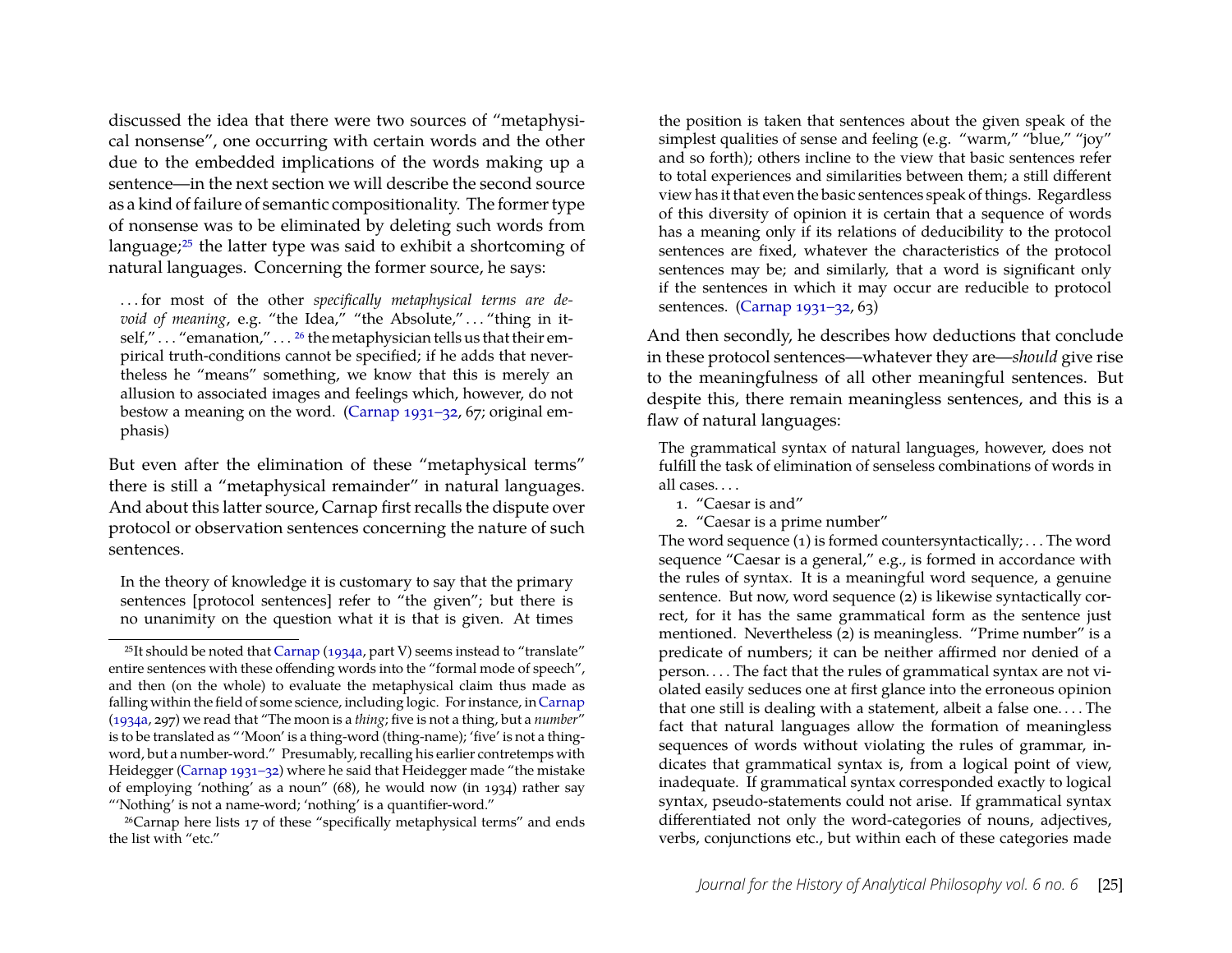the further distinctions that are logically indispensable, then no pseudo-statrments could be formed. . . . In a correctly constructed language, therefore, all nonsensical sequences of words would be of the kind of example (1). . . . It follows that . . . metaphysics could not even be expressed in a logically constructed language. [\(Carnap](#page-25-3)  $1931 - 32, 67 - 68$ <sup>27</sup>

We see here in Carnap (and that of Positivism generally) the move towards construction of "logically perfect languages" that will enforce their anti-metaphysical viewpoint. The central idea of such an artificial language is that all individual words must come with a set of the observational sentences that it licenses, and the correct syntactical construction rules will have to take these into account somehow in their formation of legitimate combinations of larger syntactic units from smaller ones. As Carnap notes, this will require a syntactic component in the logically perfect language that makes all the "logically indispensable distinctions, so that no pseudo-statements could be formed". Although Carnap apparently thinks that natural language is, in its very nature, imbued through and through with meaningless metaphysics, in the next section we shall briefly investigate whether his general idea might nonetheless be carried out entirely within natural language.

#### <span id="page-19-0"></span>**10. Logically Perfect Languages**

In his [\(1934a\)](#page-26-12), Carnap imagines carrying out this procedure by subcategorizing all nouns (and verbs and adjectives) into such groupings as "thing-names", "number-names", "physical-color properties", and the like. But perhaps a more direct version can be gleaned from the idea suggested in the earlier [\(1931–32\)](#page-25-3) and along the lines we just canvassed. What would be required is that sufficient effort be deployed to describe the observational consequences of all the descriptive words, to discover all the compatible and incompatible implications, and to determine exactly how observational consequences of syntactically complex phrases are determined compositionally from those of their simpler parts when they are composed by any relevant syntactic rules.

In this picture, one might claim that when the syntactic rules operate to form slightly larger units from the words—for instance, to form *large building* as a Common Noun Phrase (CNP) from the adjective *large* and the noun *building*—they simultaneously check whether this syntactic combination is semanticphilosophically correct. Here each of *large* and *building* will have their set of observational implications, and these will somehow have to pass a test of "having compatible implications" in order for the CNP to be assured of a coherent set of the resulting observational implications for *large building*[.28](#page-19-2) To form the Noun Phrase (NP) *The large building*, we somehow use the observational implications just uncovered for *large building* and those relevant to *the*[:29](#page-19-3) we check for compatibility, and we generate a new set of observational implications. We similarly find the observational implications of the Verb Phrase (VP) *is brown* from those of the Adjective *brown* and the Copula *is*, and now investigate whether the observational implications of *The large building* and of *is brown* are compatible, and generate a final set of observational implications for the sentence that is made from an NP+VP, *The large building is brown*. We could also find the observational implications of the VP *is irrational*, and then discover that there

<span id="page-19-1"></span><sup>27</sup>From the different philosophical milieu of British ordinary language philosophy, Gilbert Ryle speaks to what is apparently the same issue in his article on "category mistakes":

When a sentence is (not true or false but) nonsensical or absurd, although its vocabulary is conventional and its grammatical construction is regular, we say that it is absurd because at least one ingredient expression in it is not of the right type to be coupled or to be coupled in that way with other ingredient expression or expressions in it. Such sentences, we may say, commit type-trespasses or break type-rules. [\(Ryle](#page-28-14) [1937,](#page-28-14) 200)

<span id="page-19-2"></span><sup>28</sup>For instance, by identifying a certain subset of the buildings—the ones that are large-for-a-building.

<span id="page-19-3"></span><sup>29</sup>Such as asserting familiarity or uniqueness in the context of utterance.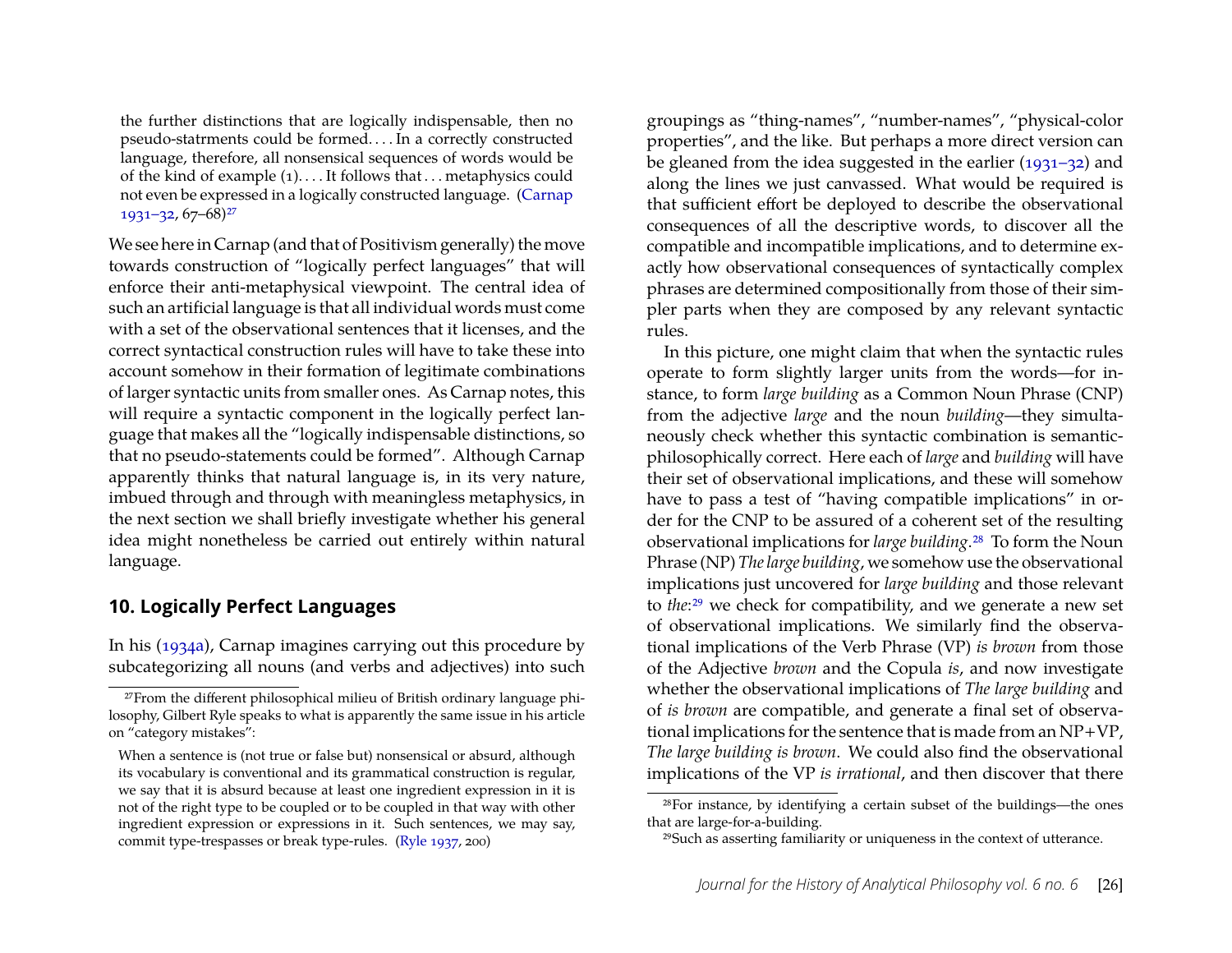is no compatibility with those of *The large building*—and hence no observational implications of the sentence *The large building is irrational*. And so that sentence would be judged empirically meaningless (excepting metaphorical interpretations).

All this seems to be just what was envisaged by Carnap in his remark that if syntax differentiated not only nouns, verbs, etc., but within these also "made the further distinctions that are logically indispensable, then no pseudo-statements could be formed", as well as by [Schlick](#page-28-1) [\(1936\)](#page-28-1), as we discussed in [§4.](#page-5-0) But note that the account we just briefly and incompletely described was applied to terms of a *natural language*, not of an ideal language. If the attitude taken by Montague ("There is in my opinion no important theoretical difference between natural languages and the artificial languages of logicians . . . "; [Montague](#page-27-17) [1970,](#page-27-17) 373) and other formal semanticists is correct, then the Carnapian (Positivist?) goal of a logically perfect language might already be a part of a correctly-conceived natural language. Or at least, of an *almost* natural language, if one left out the "specifically metaphysical words".

The Montagovian attitude and many of the advancements in formal semantics since that time, can suggest that the requirement of a "logically perfect language" would not strictly be necessary to carry out the sort of project that Carnap has envisaged: the rationales that might be given for a logically perfect language could as well be accommodated within natural languages, if only we had a sufficiently detailed account of the logically correct semantic features of all the words and syntactic constructions. Such a "thoroughly modern" semantic theory could possibly do the work of a Carnapian logically perfect language, if sufficient effort were deployed to describe the observational consequences of all the descriptive words, to discover all the compatible and incompatible implications, and to determine exactly how observational consequences of syntactically complex phrases are determined compositionally from those of their simpler parts when they are composed by any relevant syntactic rules.

There of course has been a challenge from those who deny the need for *any* formal restatement of ordinary language. In the time-period between the mid-1930s and the early 1960s, the ordinary language philosophers of Oxbridge filled this role, saying things like "ordinary language is just fine the way it is" and "it is only when philosophers misuse language that metaphysical difficulties ensue". Perhaps this general anti-theory perspective just shows how distant Ordinary Language Philosophy is from Positivism, Pragmatism, and Phenomenology; and if so, then maybe there just is nothing to say in response. But could one also take the challenge a bit differently, and see them as saying that we don't *need* to "compute observational consequences"? Or maybe that computing them is just another "philosopher's mistake"? Or perhaps the charge is even more pointed, involving something like "ordinary language has plenty of metaphysical items in it; but they never get in the way so long as we are not doing philosophy"? It is not at all clear what the advocate of a logically perfect language or its modern alternative that we outlined whether their sympathies lie with Positivism, Pragmatism, or Phenomenology— could do in the face of such challenges other than to simply deny their claims . . . pointing, perhaps, to what they think of as meaningless drivel coming from very many philosophers[.30](#page-20-0)

Even the positivists might demur from the thoroughly modern approach on grounds similar to the ordinary language philosophers. They might think—like the ordinary language philosophers maybe think—that ordinary language has plenty of metaphysical items in it. But unlike the ordinary language people, they probably would still want to eliminate them, even if or-

<span id="page-20-0"></span><sup>30</sup>This apparently is the direction [Carnap](#page-25-3) [\(1931–32\)](#page-25-3) took. Although the examples he cites all come from [Heidegger](#page-26-17) [\(1929\)](#page-26-17), Carnap remarks (69 n 2): "The following quotations . . . are taken from M. Heidegger . . . We could just as well have selected passages from any other of the numerous metaphysicians of the present or of the past; yet the selected passages seem to us to illustrate our thesis especially well."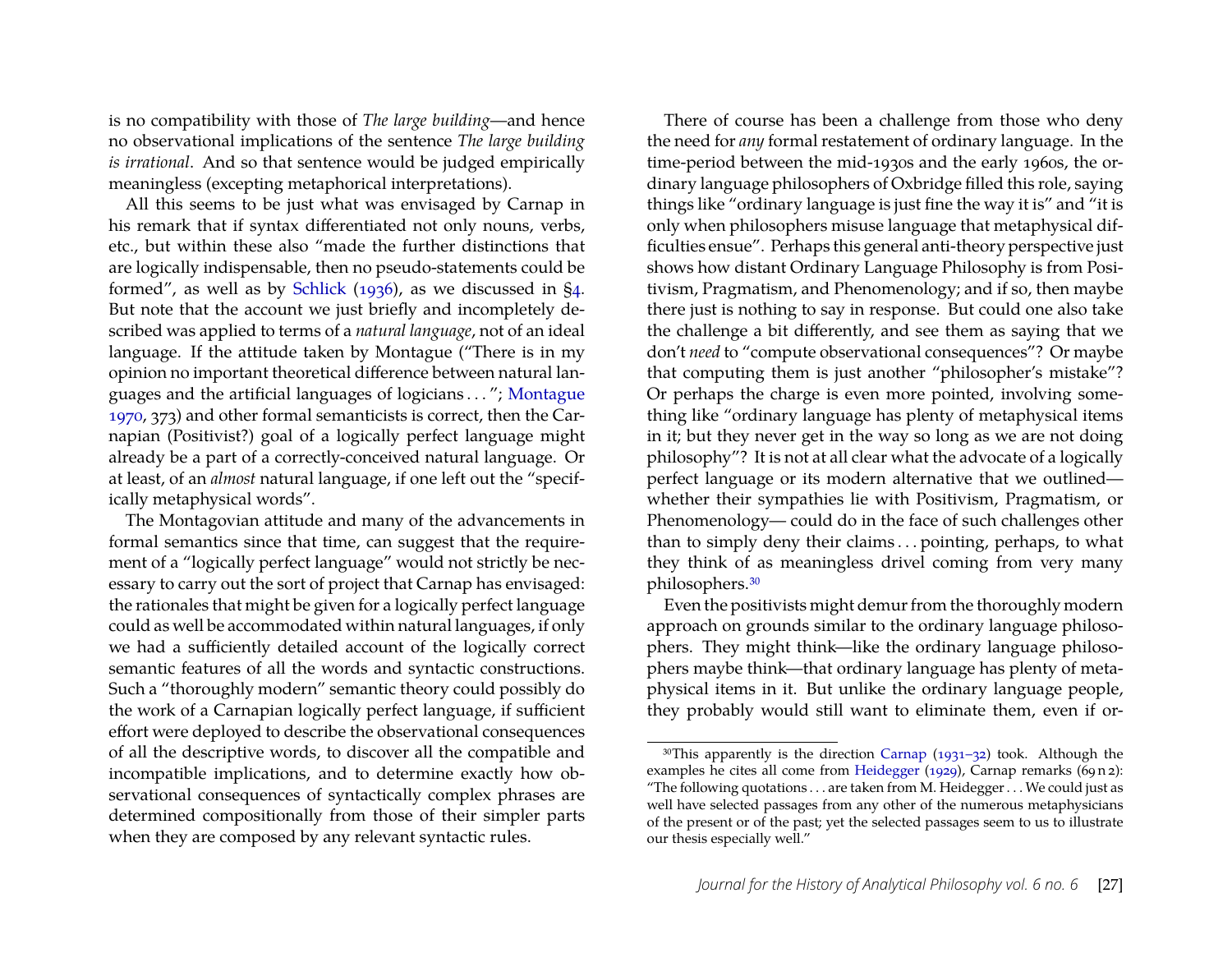dinary people who aren't doing philosophy can use them and never get entangled in metaphysical issues. But if this is the attitude that they take, then they will quite probably be against the "modern" version—at least in the way it is currently practiced, because many instances the type of metaphysics that the Positivists found objectionable would be given legitimacy. Or at least, they would be given legitimacy if one thought that language was "a guide to reality" in the sense that when one's language allows a person to assert some metaphysical claim ("The Absolute is worthy of study") that makes a claim about reality to the effect that there is something existing which is named by the noun phrase "the Absolute".

We see two general sources of problems for this view. The first is that the types of restrictions discussed by Carnap (and also by scholars in the Montague tradition) seem to be "too simplistic" to really work at ruling out meaninglessness in general. Here are a few places that generate this type of challenge:

- 1. Even within the realm of what seem to be obvious "observation claims" there is much that is still to be determined. Consider colour predicates, such as *red*. Many have argued that there is no unique observation or set of observations that can show how they are related to determining whether a sentence such as *This object is red*: it might be wine, or a cherry, or a watermelon, or hair, or a fire truck, or skin,  $or \ldots$
- 2. The sentence *Mary put a little chicken onto the salad* is ambiguous, and the cause of that ambiguity is the word *chicken*. The OED gives separate entries: *A domestic fowl kept for its eggs or meat, especially a young one* and *Meat from a chicken*, and that would be how such "readings" of the sentences could be observationally distinguished. But for most edible animals, there is no such distinction in dictionaries—the sentence *Mary put a little kangaroo onto the salad* does not have such a lexical ambiguity, and so there is no linguistic reason

to think it is ambiguous, even though it is.

- 3. Suppose one says *That shelf contains my Greek books*. How can this be verified? Should it include the books written in (one of) the dominant languages of Greece? Ones written by an inhabitant of Greece (even if not in Greek)? The travel guides to Greece? The books that were given to me by my Greek colleagues? The books that were bought in Greece? The books I have taken to Greece on my trips? The ones I intend to take on my next trip? Etc., etc.<sup>31</sup>
- 4. We mentioned Ryle's notion of a category mistake in footnote [27.](#page-19-1) One way of understanding Ryle—a way that seems very similar to Carnap's—is that there can be pairs of nouns, each of which admit only of a certain range of predicates and these ranges are disjoint. Thus we might get *\*Julius Caesar is an irrational number* and *\**π *crossed the Rubicon*, if we were to attempt to use a predicate from one range and apply it to an object in a different realm. But this thought founders on its too-frequent success: [Smart](#page-28-15) [\(1953\)](#page-28-15) pointed out that phrases like *The seat of the chair is hard* is good, but *\*The seat of the bed is hard* is not, remarking that "if furniture words do not form a category, we may well ask what do." (Smart also considers a number of other types of claims, such as "The current in this wire is  $\log_{10}(7 - x)$  amps" where he remarks that  $8, 9, 10, \ldots$  will not substitute for *x*, though the name of any negative number or of any positive number  $\leq 7$  will.) Perhaps all of this shows that natural language categorizes much too finely for such a blunt test to succeed in detecting "semantic nonsense".
- 5. Another type of example has been brought out in [Shaw](#page-28-16) [\(2009](#page-28-16)[\)32](#page-21-1) in considering relational predicates. One of Shaw's very many examples is to note that both *Jack* and *Jill* can appear as subject and as prepositional object of the sentence

<span id="page-21-1"></span><span id="page-21-0"></span><sup>31</sup>This example is modified from one in [Sainsbury](#page-28-17) [\(2001\)](#page-28-17).

<sup>32</sup>We thank Gary Ebbs for alerting us to this work, and to James Shaw for a copy of his dissertation and permission to cite it.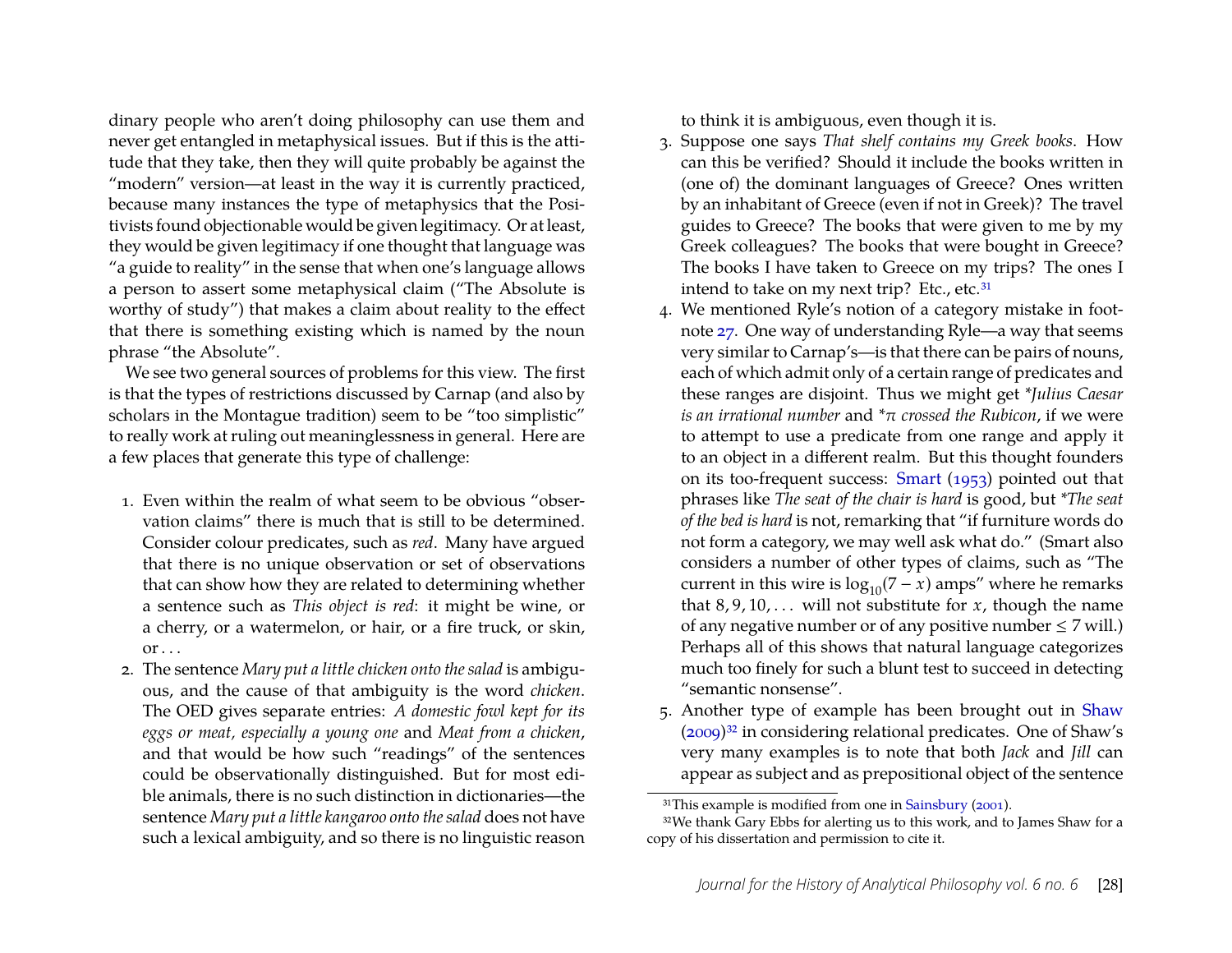form *x jumped over y*. But they cannot occupy both positions in the same sentence: *\*Jack jumped over himself* and *\*Jill jumped over herself* are bad. Once again it seems that the fine-grainedness of meaning inherent in natural language will make this type of "category theory of meaning violation" be impossible.

The second problem for a Carnap-style solution within natural language itself is much broader in its scope. Even assuming that the previously-indicated problems can somehow be overcome they are, perhaps, merely issues of detail as to how the project is carried out—there seems nonetheless a more fundamental issue that would require a resolution which is not obviously forthcoming. Many (or even most) modern formal semanticists take the view expressed by Emmon Bach [\(1986\)](#page-25-7), to the effect that there is a large difference between metaphysics (what there is) and what speakers *talk as if* there is.

Metaphysics I take to be the study of how things are. It deals with questions like these:

What is there?

What kinds of things are there and how are they related?

Weighty questions, indeed, but no concern of mine as a linguist trying to understand natural language. Nevertheless, anyone who deals with the semantics of natural language is driven to ask questions that mimic those just given:

What do people talk as if there is?

What kinds of things and relations among them does one need in order to exhibit the structure of meanings that natural languages seem to have?

Questions of this latter sort lead us into *natural language metaphysics*. [\(Bach](#page-25-7) [1986,](#page-25-7) 573)

The picture expressed here from within the modern alternative suggests that the Positivists would reject it because it relies on evidence garnered from the way natural language is used and this is seen as precisely what should be removed from the

language. In fact, a survey of modern formal semantics shows that it would be extremely difficult to remove all traces of (what the Positivists would claim is) metaphysical entanglement from natural language. After all, it is plausible to think that natural language has historically arisen from times when what is now seen as metaphysical or magical was taken to be "observable" (in some sense of that word). And traces of that, it is plausible to think, still exist in the current epoch of language evolution.

# <span id="page-22-0"></span>**11. A Possible Rapproachment?**

Both the phenomenologists and the positivists need to give up something, it seems to us. Here are our recommendations.

The positivists should forget the claim that learning truth conditions of a sentence *S* is the same as learning the meaning of *S*, and instead follow a pathway suggested in [Schlick](#page-28-1) [\(1936\)](#page-28-1), whereby one learns meanings independently of and prior to the truth conditions.

The phenomenologists will have to abandon their claims of almost-mystical knowledge of meaning. Certainly it need not be something as obviously mysterious as an "eidetic intuition of essences". Perhaps it is simply a part of language-learning in the first place, taking place before any thought of determining whether some sentence is or isn't true, or how to tell which it is. This would seem in some way or other to be friendly to the ordinary language philosophers.

In admitting that there is intuitive meaning prior to truth conditions, the positivist actually can appeal to another aspect of their overall position that seems to have got lost in the present dispute: their distinction between cognitive meaning and the various other types of meaning such as emotive meaning, proposal meaning, and whatever other sorts of meaning they sometimes advert to. In our proposed picture, cognitive meaning forms an interesting subclass of meaning. And a positivist although probably not a phenomenologist—can claim that it is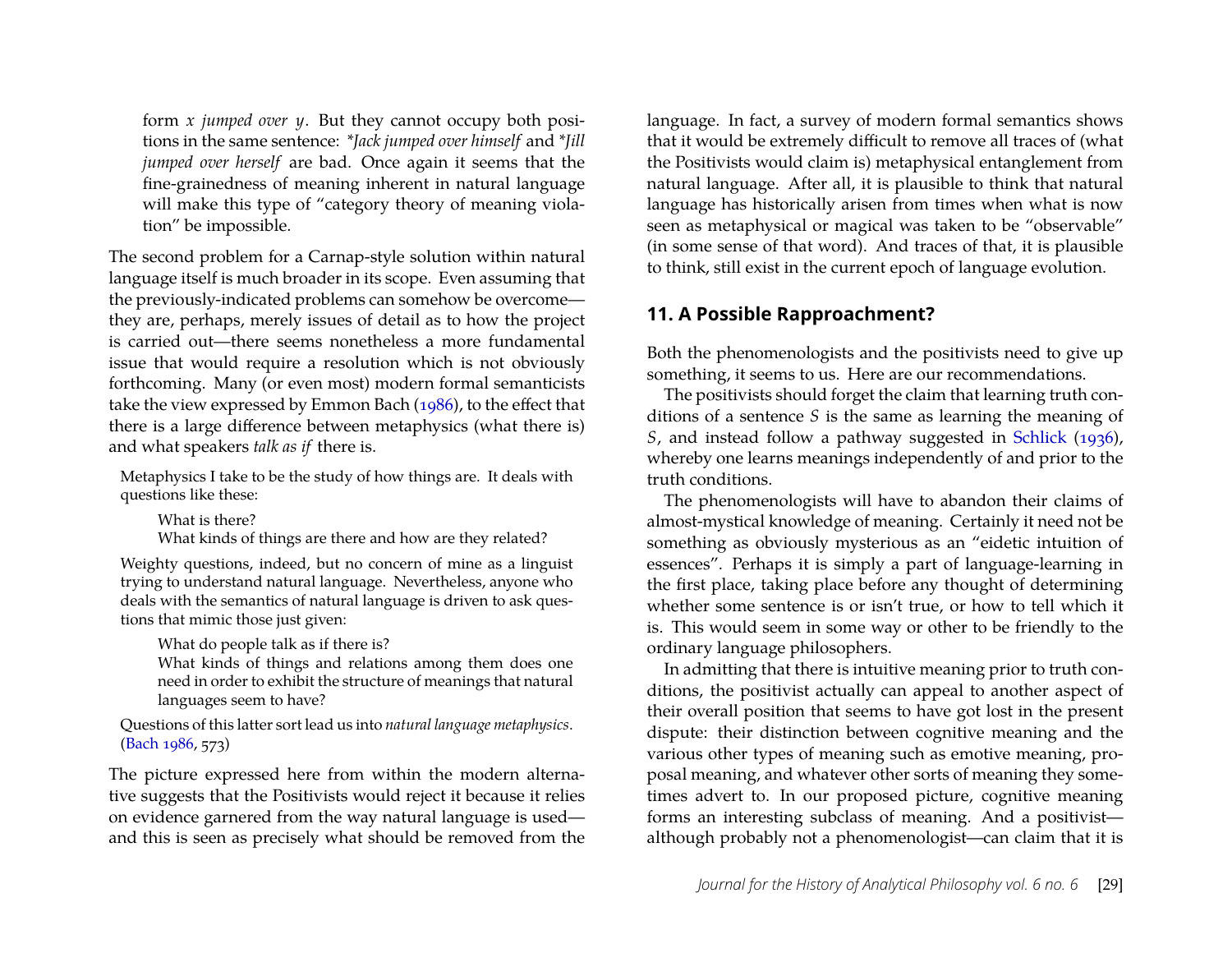the most interesting type of meaning. That it is the type of meaning that can be determined (at least in principle) because of its clear (physicalist?) truth conditions. The phenomenologists can continue to claim that there is more to meaning than just this sort of cognitive meaning, perhaps claiming that important philosophical and metaphysical statements are of some other type than cognitively meaningful ("philosophically meaningful"?).

Along the way we may wish also to add that the (apparent) viewpoint of some pragmatists can be accommodated by admitting yet another aspect of meaning (an empirical type of cognitive meaning?) whereby the truth conditions are arrived at through experience in some as-yet unspecified manner.

It seems to us that there is no fundamental reason that the affected parties couldn't adopt such a rapproachment.

#### <span id="page-23-0"></span>**12. Some Concluding Remarks**

[Limbeck-Lilienau](#page-27-18) [\(2012,](#page-27-18) 103ff.) relates the following story, drawn from his investigations of the letters of the people involved. C. I. Lewis, in an attempt to continue interaction between the American pragmatists and the logical positivists, sent preprints of his 1933 APA Presidential Address (published as [Lewis](#page-27-3) [1934\)](#page-27-3) to Carnap, Schlick and Morris with the desire that they should write replies. Although Carnap wasn't eager to do so, Feigl convinced him that writing replies would be very important in getting Lewis (who was, after all, the President of the American Philosophical Association) to support Carnap's desire to emigrate to America. Carnap wrote to Schlick, suggesting that Schlick might take up the topic of comparing pragmatism to the Vienna Circle, while he (Carnap) would concentrate on the question of empirical meaning. Both wrote these papers, sending them to one another and also to Lewis and Morris. Schlick's was published in [1936](#page-28-1)[,33](#page-23-1) in the *Philosophical Review*, as was Lewis's original paper.

However, although Carnap wrote a "Notes for a Reply to Lewis", this was not published in the form originally intended, but these notes became the basis for a series of talks by Carnap in America during Spring 1936 and a seminar at Harvard in Summer 1936. These various thoughts were finally published in 1936 and 1937 as two long parts of a very long paper in the journal *Philosophy of Science*[\(Carnap](#page-26-0) [1936–37\)](#page-26-0). The beginning sections of the first part of this paper seem to be almost identical with the earlier "Notes", so we can see where Carnap thought positivism's conflict with pragmatism was located.

This paper starts by asking two questions: first, "under what conditions does a sentence have meaning, in the sense of cognitive, factual meaning?"; and second, "how can we find out whether a given sentence is true or false?" He then says "The second question presupposes the first one. Obviously we must understand a sentence, i.e. we must know its meaning, before we can try to find out whether it is true or not." Clearly this is an instance of the *hysteron proteron* argument!

But unfortunately, it is not at all clear what Carnap thinks, in this article, the correct response would be. Or rather, it is not at all clear that what Carnap offers is really relevant to the argument. What he says is:

. . . from the point of view of empiricism, there is a still closer connection between the two problems. In a certain sense, there is only one answer to the two questions. If we knew what it would be for a given sentence to be found true then we would know what its meaning is. And if for two sentences the conditions under which we would have to take them as true are the same, then they have the same meaning. Thus the meaning of a sentence is in a certain sense identical with the way we determine its truth or falsehood; and a sentence has meaning only if such a determination is possible. [\(Carnap](#page-26-0) [1936–37,](#page-26-0) 420)

The discussion in the remainder of the early part of Carnap's article concerns how the notion of testability should be seen as a replacement for verifiability, and how there are many different

<span id="page-23-1"></span><sup>&</sup>lt;sup>33</sup>The quotation we gave above in  $\S$ 2 as an example of an instance of the *hysteron proteron* argument is in this article of Schlick's; see [§4.](#page-5-0)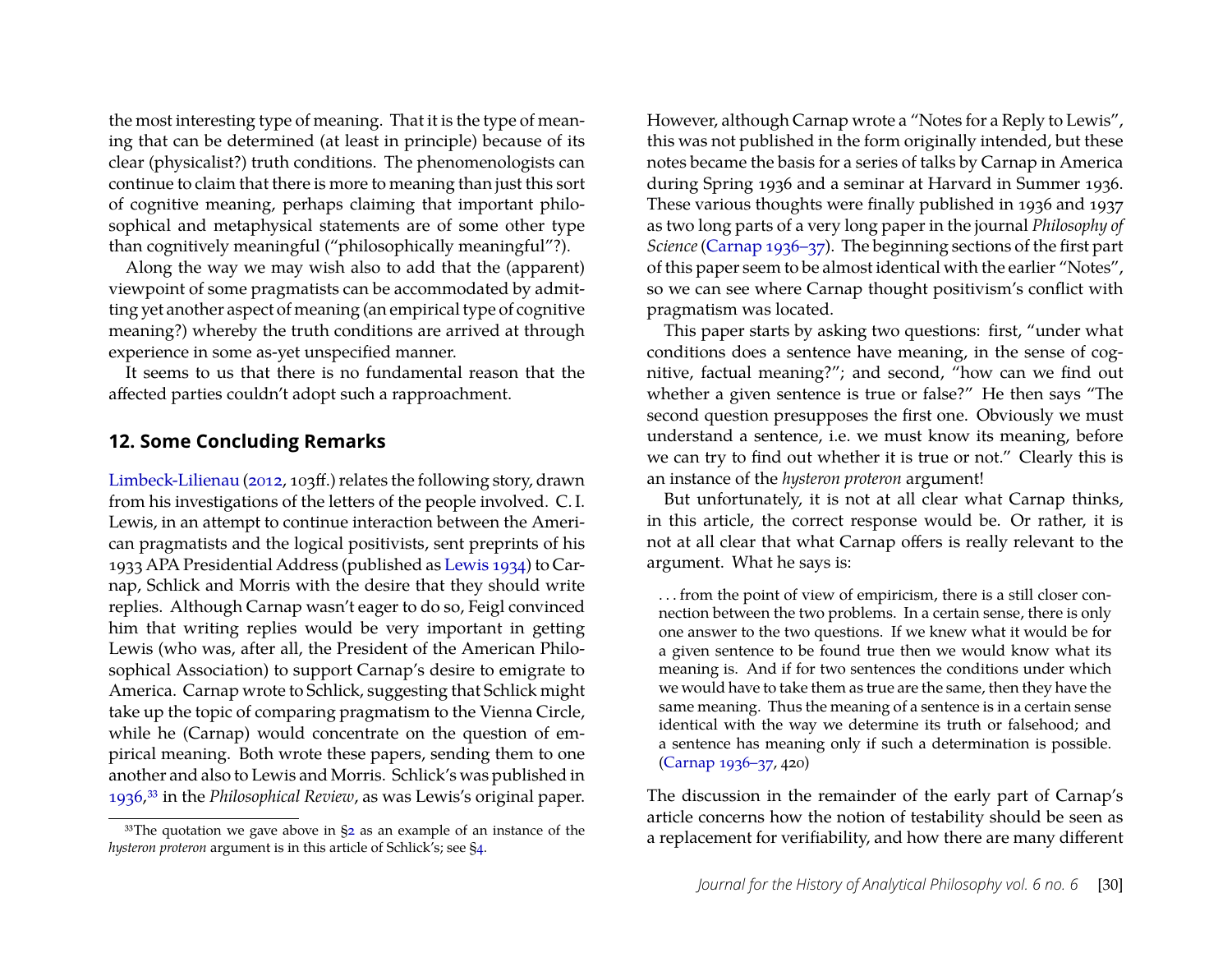levels or aspects of testability about which one might legitimately differ from another person as to which ones are more important than some others. And it is here that Carnap contrasts his aspects with those of Lewis, emphasizing that there is to be a "tolerance" for different choices of these levels/aspects and for differing orderings of importance even in the case where it is agreed what the aspects are.<sup>34</sup>

But none of this seems particularly relevant to the *hysteron proteron* argument, especially in the guise that Lycan put it (as we quoted at the beginning of this paper, and which we partially repeat here):

Suppose we look at a given string of words, and ask whether or not it is verifiable, and if so what would verify it. In order to do that, we already have to know what the sentence says; how could we know whether it was verifiable unless we knew what it says? [\(Lycan](#page-27-0) [2008,](#page-27-0) 101)

So far as we have been able to ascertain, the only Positivist who ever discussed *hysteron proteron* argument in the terms that it set out was [Schlick](#page-28-1) [\(1936\)](#page-28-1), as we mentioned in [§4.](#page-5-0) There was also, of course, Carnap's single sentence in [\(1936\)](#page-26-11) and the claim we just looked at in [\(1936–37\)](#page-26-0). But these latter seem not to accurately characterize the *hysteron proteron* argument nor even be much aware of its real direction, despite its prominence in [Berlin](#page-25-0) [\(1939\)](#page-25-0), an article which was taken seriously at least by Ayer. They keep saying that meaning and truth conditions are the same, without explaining how it could be possible to get truth conditions if you do not antecedently have meaning. Furthermore, even with Carnap and Neurath in the audience, this argument was not especially attended to when it was presented by Ingarden [\(1936\)](#page-26-6), but was seen as a side-issue. Perhaps the explanation lies in a mixture of the following:

- <span id="page-24-1"></span>(a) Despite the fact that Husserl and members of his "school" like Ingarden and Heidegger were known to the Positivists, perhaps the differences among their different versions of Phenomenology were not very apparent to the Positivists.
- <span id="page-24-2"></span>(b) The Positivists, and especially Carnap, were convinced that the philosophy of Heidegger was irredeemably and hopelessly "metaphysical", and in the very strongest sense was totally meaningless [\(Carnap](#page-25-3) [1931–32,](#page-25-3) §5).
- (c) [\(a\)](#page-24-1) and [\(b\)](#page-24-2) led Carnap and Neurath—and through them, all the other Positivists—to ignore the Phenomenological aspects of Ingarden's work and pay attention only to the "metalanguage" criticism, which Carnap thought he had answered satisfactorily in his [\(1934a\)](#page-26-12).
- (d) Although the Positivists and the Pragmatists saw many similarities between their philosophies, the Positivists rejected that part of Pragmatism which seemed like the repudiated Phenomenological doctrines concerning the conferring of meaning, even though it is not so totally clear that this aspect of pragmatism and the similar (in this respect) Ingarden version of phenomenology really are necessarily repudiated when the Husserlian and Heideggerian versions are dismissed.

The linchpin here seems to be Heidegger in his role indicated in [\(b\)](#page-24-2) above. All in all, this Parting of the Ways of major schools of philosophy (and of their main spokespeople) looks once again to be due to the deleterious influence that Heidegger had on European philosophy between the World Wars, as well as on German academic society as a whole during that time. And of course, there was his (and his students', and their students')

<span id="page-24-0"></span><sup>34</sup>Paul Franco has pointed out to us the interesting and possibly relevant fact—relevant especially for understanding the interesting roles of ordinary language philosophy and American pragmatics in our general investigation that Isaiah Berlin and John Austin jointly taught a seminar at Oxford in the late 1930s on the book [\(Lewis](#page-27-1) [1929\)](#page-27-1). [Berlin](#page-25-8) [\(1973,](#page-25-8) 7) remarks that he "had a year or two before read an interesting book on philosophy by a professor at Harvard of whom [Berlin] had not previously heard." Berlin loaned it to Austin, who read it and "three days later he suggested to me that we should hold a class on this book which had also impressed him."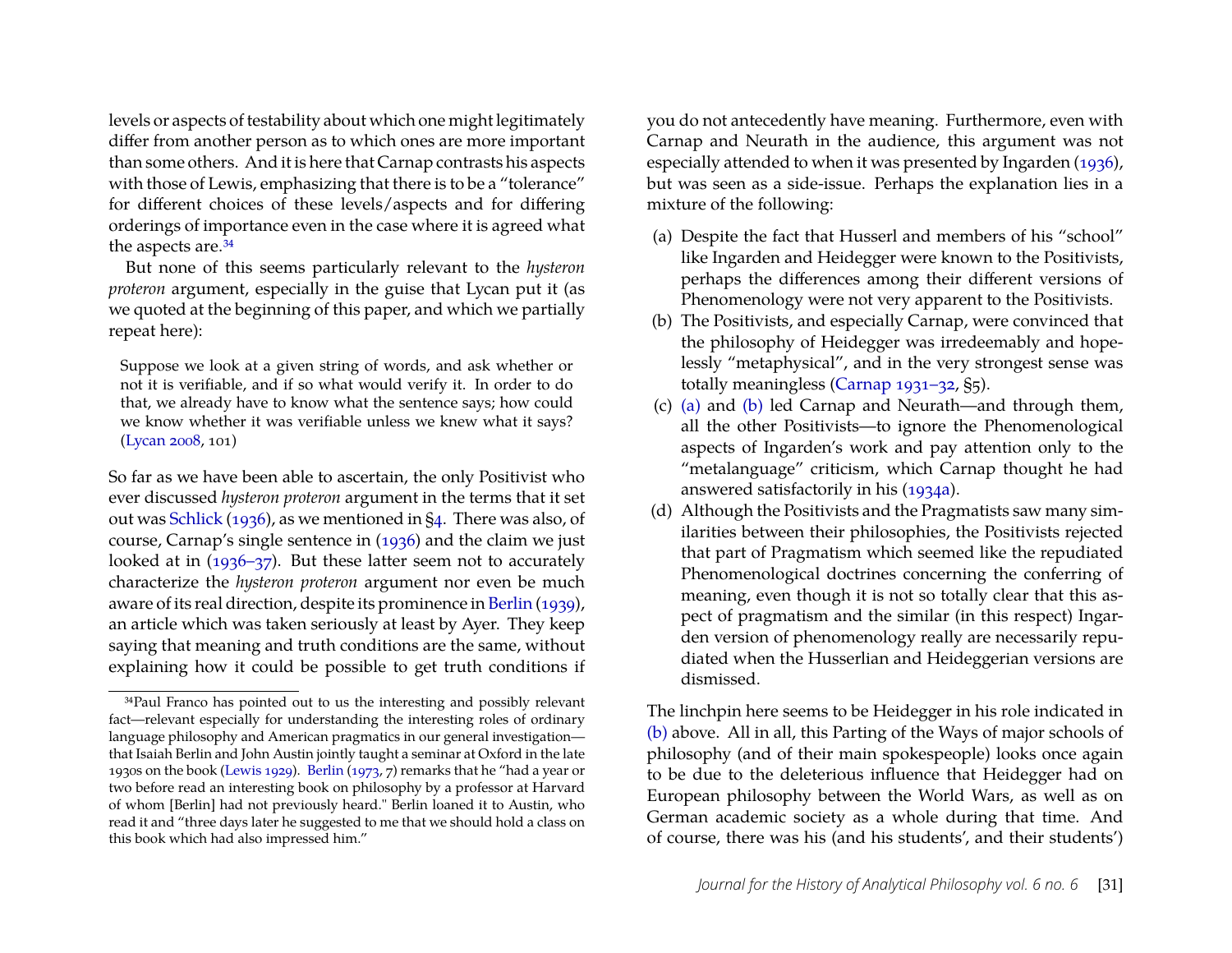harmful effect on the field of philosophy during the 1940s–1980s, which it has still not recovered from.

#### **Acknowledgements**

This is part of a proposed, but—alas—still unfinished longer work that investigates the interactions in the 1930s amongst the (Austrian and German) Logical Positivists, the (Continental) Phenomenologists, the (American) Pragmatists, and the (British) Ordinary Language philosophers. We hope to eventually finish that longer work! In the meantime we wish to thank Jack Clontz, Rick Creath, Gary Ebbs, Paul Franco, John Heintz, Bruce Hunter, Tom Hurka, Bill Lycan, Alex Rueger, Thomas Uebel, and Jan Woleński for discussions and advice, as well as the referees and action editor (Richard Zach) of this journal for their comments. Versions of this paper have been presented at the Western Canadian Philosophical Association and at the Society for the Study of the History of Analytical Philosophy meetings. We are grateful for the comments made by audiences at those meetings, and to John Heintz who was a commentator at the WCPA occasion.

# **Francis Jeffry Pelletier**

University of Alberta francisp@ualberta.ca

#### **Bernard Linsky**

University of Alberta blinsky@ualberta.ca

# **References**

- <span id="page-25-1"></span>Ayer, A. J., 1936. *Language, Truth and Logic*, 1st ed. London: Victor Gollancz.
- <span id="page-25-2"></span>, 1946. *Language, Truth and Logic*, 2nd ed. New York: Oxford University Press.
- <span id="page-25-9"></span>, ed., 1959a. *Logical Positivism*. Glencoe, IL: Free Press.
- <span id="page-25-5"></span>, 1959b. "Bibliography of Logical Positivism." In [Ayer](#page-25-9) [\(1959a\)](#page-25-9), pp. 381–455.
- <span id="page-25-6"></span>(1992), 1992. "Intellectual Autobiography of A.J. Ayer." In [Hahn](#page-26-18) [\(1992\)](#page-26-18), pp. 3–53.
- <span id="page-25-7"></span>Bach, Emmon, 1986. "Natural Language Metaphysics." In *Logic, Methodology, and Philosophy of Science*, vol. VII, edited by R. Barcan Marcus, G. J. W. Dorn and P. Weingartner, pp. 573–95. Amsterdam: North-Holland.
- <span id="page-25-4"></span>Benson, Arthur, 1963. "Bibliography of the Writings of Rudolf Carnap." In [Schilpp](#page-28-18) [\(1963\)](#page-28-18), pp. 1017–70.
- <span id="page-25-0"></span>Berlin, Isaiah, 1939. "Verification." *Proceedings of the Aristotelian Society* 39: 225–48.
- <span id="page-25-8"></span>, 1973. "Austin and the Early Beginnings of Oxford Philosophy." In *Essays on J. L. Austin*, edited by I. Berlin, pp. 1–16. Oxford: Oxford University Press.
- <span id="page-25-3"></span>Carnap, Rudolf, 1931–1932. "Überwindung der Metaphysik durch Logische Analyse der Sprache." *Erkenntnis* 2: 219–41. Translated as "The Elimination of Metaphysics Through Logical Analysis of Language," by A. Pap; reprinted in [Ayer](#page-25-9)  $(1959a)$ , pp. 60–81.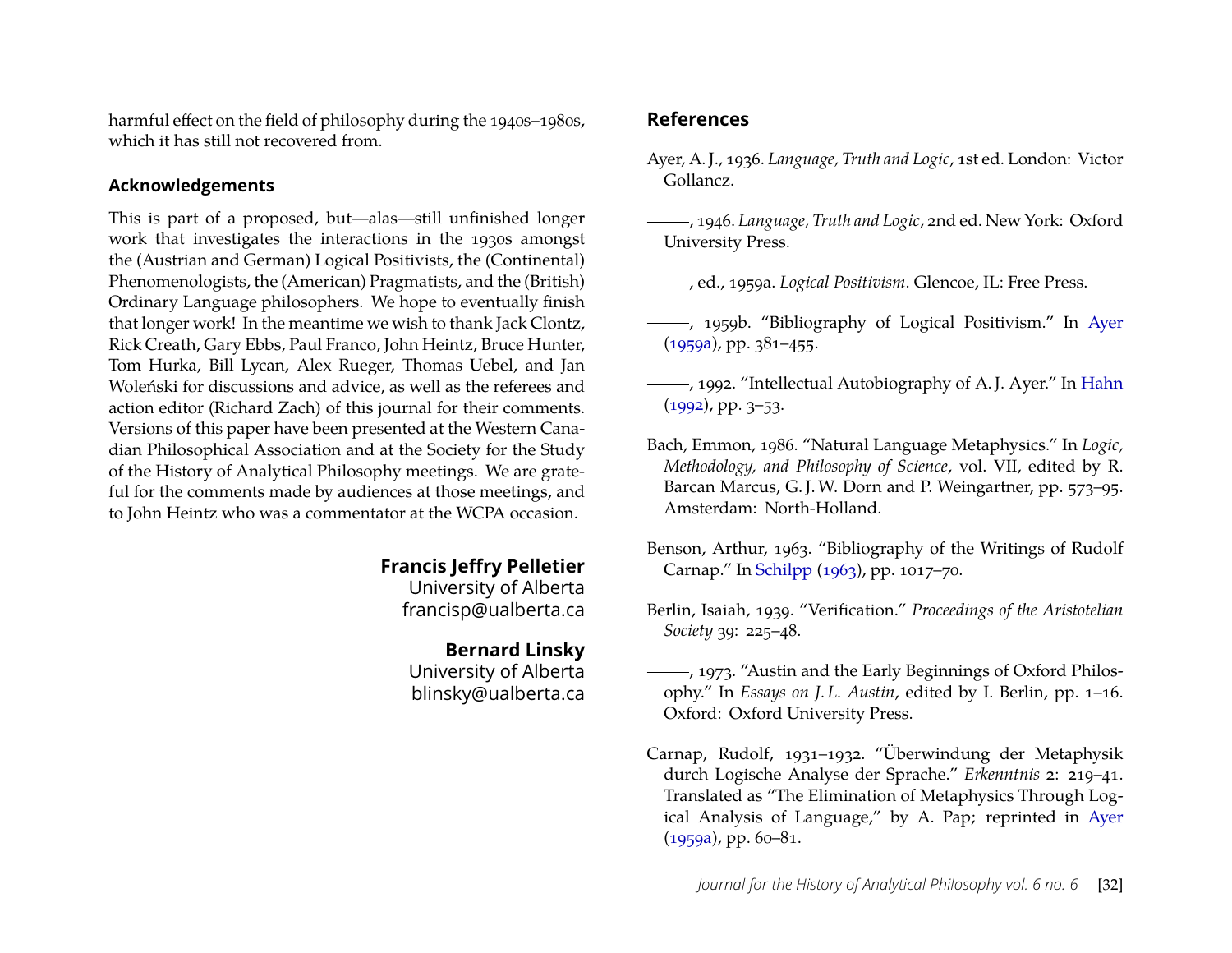<span id="page-26-12"></span>, 1934a. *Logische Syntax der Sprache*. Vienna: Springer-Verlag. Translated into English as *Logical Syntax of Language*, by A. Smeaton. Chicago: Open Court, 1937.

<span id="page-26-16"></span>, 1934b. "On the Character of Philosophic Problems," translated by W. M. Malisoff. *Philosophy of Science* 1: 5–19.

<span id="page-26-11"></span>, 1936. "Discussion." In *Actes du huitième Congrès internationale de Philosophie à Prague 1934*, p. 244. Prague: Comité d'organization du Congrès. Translated with [Ingarden](#page-26-6) [\(1936\)](#page-26-6), this volume, pp. 5–6.

<span id="page-26-0"></span>, 1936–1937. "Testability and Meaning." *Philosophy of Science* 3/4: 419–71; 1–40.

<span id="page-26-2"></span>, 1950. "Empiricism, Semantics, and Ontology." *Revue Internationale de Philosophie* 4: 20–40. Reprinted as a Supplement to *Meaning and Necessity*, 2nd ed. Chicago: University of Chicago Press, 1956.

<span id="page-26-3"></span>, 1956. "The Methodological Use of Theoretical Concepts." In *Minnesota Studies in the Philosophy of Science*, vol. I, edited by H. Feigl and M. Scriven, pp. 38–56. Minneapolis: University of Minnesota Press.

<span id="page-26-1"></span>Church, Alonzo, 1949. Review of [Ayer](#page-25-2) [\(1946\)](#page-25-2). *Journal of Symbolic Logic* 14: 52–53.

- <span id="page-26-15"></span>Ewing, A. C., 1937. "Meaninglessness." *Mind* 46: 347–64.
- <span id="page-26-9"></span>Friedman, Michael, 1999. *Reconsidering Logical Positivism*. Cambridge: Cambridge University Press.

<span id="page-26-8"></span>, 2000. *A Parting of the Ways: Carnap, Cassirer, and Heidegger*. Chicago: Open Court.

<span id="page-26-14"></span>Gordon, David, 1996. *The Philosophical Origins of Austrian Economics*. Auburn, AL: Ludwig von Mises Institute. [https://mises.org/library/philosophical-origins](https://mises.org/library/philosophical-origins-austrian-economics-1)[austrian-economics-1](https://mises.org/library/philosophical-origins-austrian-economics-1), accessed 26 March 2018.

- <span id="page-26-18"></span>Hahn, Lewis E., ed., 1992. *The Philosophy of A. J. Ayer*. La Salle, IL: Open Court.
- <span id="page-26-17"></span>Heidegger, Martin, 1929. "Was ist Metaphysik?" Inaugural lecture to faculties of the University of Freiburg, 24 July 1929. Translated into English as "What is Metaphysics?" in *Martin Heidegger: Basic Writings*, 2nd ed., edited by D. F. Krell, pp. 93–110. New York: Harper Collins, 1993.
- <span id="page-26-4"></span>Hempel, Carl, 1935. "On the Logical Positivists' Theory of Truth." *Analysis* 2: 49–59.
- <span id="page-26-10"></span>Husserl, Edmund, 1913. *Ideas Pertaining to a Pure Phenomenology and to a Phenomenological Philosophy*, book I, translated by F. Kersten. The Hague: Nijhoff, 1983.
- <span id="page-26-5"></span>Ingarden, Roman, 1931. *Das literarische Kunstwerk*. Halle: Niemeyer. 2nd ed., 1959. Translated into English as *The Literary Work of Art*, by George Grabowicz. Evanston, IL: Northwestern University Press, 1973.
- <span id="page-26-6"></span>, 1936. "Der logistische Versuch einer Neugestaltung der Philosophie: Eine Kritische Bemerkung." In *Actes du huitième Congrès internationale de Philosophie à Prague 1934*, pp. 203– 08. Prague: Comité d'organization du Congrès. Translated as "The Logical Attempt at a New Formulation of Philosophy: A Critical Remark," by Bernard Linsky. *Journal for the History of Analytical Philosophy* 6 (2018): 1–6. (This volume.)

<span id="page-26-7"></span>, 1935. "L'essai logistique d'une refonte de la philosophie." *Revue Philosophique* 120: 137–59.

<span id="page-26-13"></span>Kalish, Donald and Richard Montague, 1964. *Logic: Techniques of Formal Reasoning*. New York: Harcourt, Brace & World. Second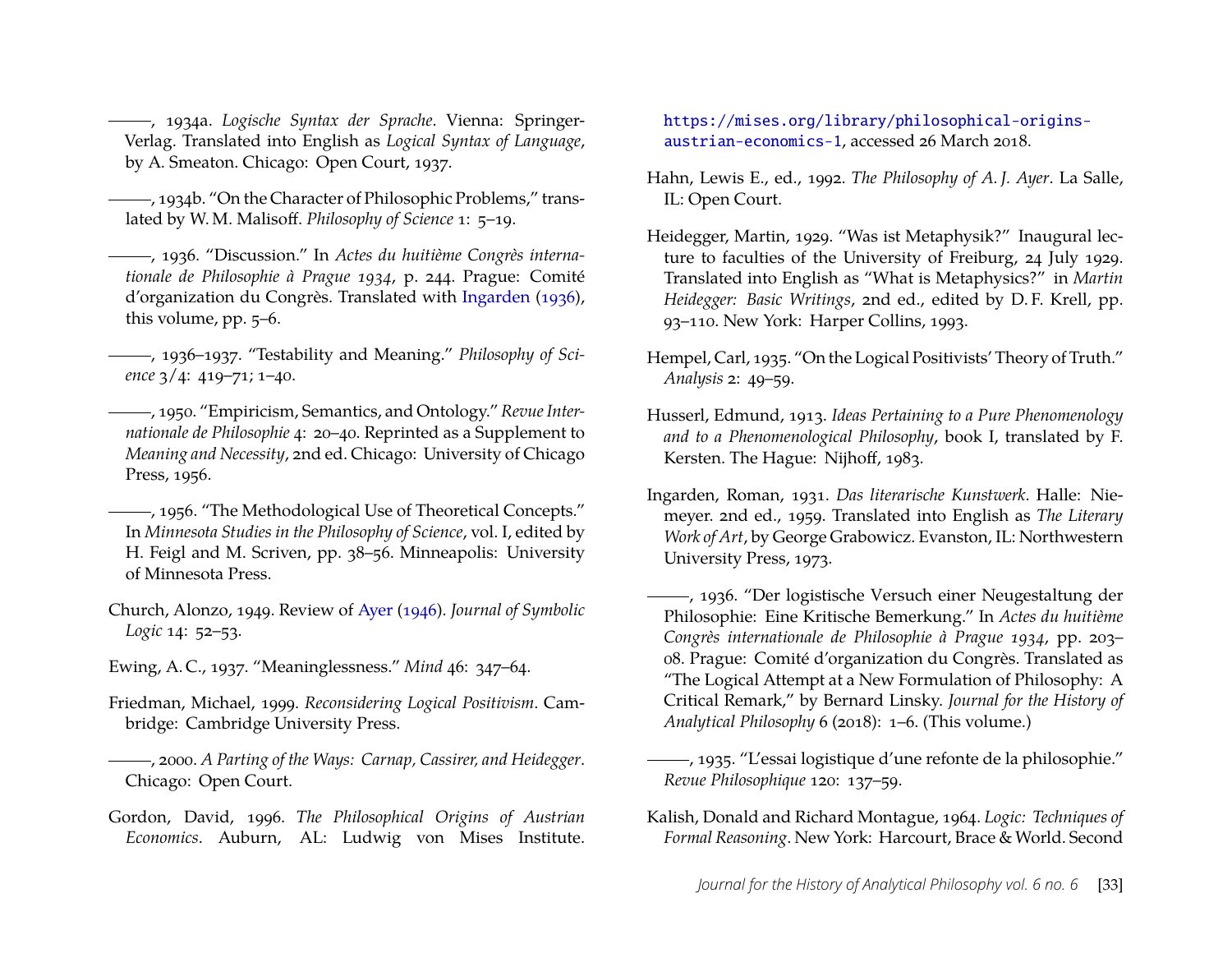edition by Donald Kalish, Richard Montague and Gary Mar, 1980.

- <span id="page-27-10"></span>Kraft, Victor, 1953. *The Vienna Circle: The Origin of Neo-Positivism*, translated by A. Pap. New York: The Philosophical Library.
- <span id="page-27-9"></span>Küng, Guido, 1982. "Roman Ingarden (1893–1970): Ontological Phenomenology." In *The Phenomenological Movement*, 3rd revised ed., edited by H. Spiegelberg, pp. 223–33. The Hague: Nijhoff.
- <span id="page-27-5"></span>Lazerowitz, Morris, 1938. "Meaninglessness and Conventional Use." *Analysis* 5: 33–42.
- <span id="page-27-7"></span>, 1939. "Strong and Weak Verifiability." *Mind* 48: 202–13.
- <span id="page-27-1"></span>Lewis, C. I., 1929. *Mind and the World Order: Outline of a Theory of Knowledge*. New York: Scribners.
- <span id="page-27-3"></span>, 1934. "Experience and Meaning." *Philosophical Review* 43: 125–46. Reprinted in [Lewis](#page-27-19) [\(1970\)](#page-27-19), pp. 258–76.
- <span id="page-27-4"></span>, 1941. "Logical Positivism and Pragmatism." *Revue Internationale de Philosophie*. Journal ceased publication in 1940 due to German invasion; article not published until [Lewis](#page-27-19) [\(1970\)](#page-27-19), pp. 92–112.
- <span id="page-27-19"></span>, 1970. *Collected Papers of Clarence Irving Lewis*, edited by J. Goheen and J. Mothershed Jr. Stanford: Stanford University Press.
- <span id="page-27-8"></span>Lewis, David, 1988. "Statements Partly About Observation." *Philosophical Papers* 17: 1–31.
- <span id="page-27-18"></span>Limbeck-Lilienau, Christoph, 2012. "Carnap's Encounter with Pragmatism." In *Rudolf Carnap and the Legacy of Logical Empiricism* (Vienna Circle Institute Yearbook, vol. 16), edited by R. Creath, pp. 89–111. Dordrecht: Springer.
- <span id="page-27-0"></span>Lycan, William, 2008. *Philosophy of Language: A Contemporary Introduction*, 2nd ed. New York: Routledge.
- <span id="page-27-2"></span>MacDonald, Margaret, 1934. "Verification and Understanding." *Proceedings of the Aristotelian Society* 34: 143–56.
- <span id="page-27-17"></span>Montague, Richard, 1970. "Universal Grammar." *Theoria* 36: 373– 98.
- <span id="page-27-13"></span>Naess, Arne, 1938. *'Truth' as Conceived by those who are not Professional Philosophers*. Oslo: Kommisjon Hos Jacob Dybwad.
- <span id="page-27-14"></span>, 1953. *Interpretation and Preciseness: A Contribution to the Theory of Communication*. Oslo: Kommisjon Hos Jacob Dybwad.
- <span id="page-27-15"></span>, 1954. *An Empirical Study of the Expressions 'True,' 'Perfectly Certain' and 'Extremely Probable'*. Oslo: Kommisjon Hos Jacob Dybwad.
- <span id="page-27-12"></span>Neurath, Otto, 1936. "Discussion." In *Actes du huitième Congrès internationale de Philosophie à Prague 1934*, pp. 244–45. Prague: Comité d'organization du Congrès. Translated with [Ingarden](#page-26-6) [\(1936\)](#page-26-6), this volume, p. 6.
- <span id="page-27-16"></span>New World Encyclopedia, 2015. "Roman Ingarden." [http://www.newworldencyclopedia.org/p/index.php?](http://www.newworldencyclopedia.org/p/index.php?title=Roman_Ingarden&oldid=989477) [title=Roman\\_Ingarden&oldid=989477](http://www.newworldencyclopedia.org/p/index.php?title=Roman_Ingarden&oldid=989477), accessed 2 October 2016.
- <span id="page-27-11"></span>Petzäll, Åke and Sven Åhman, 1931. *Logistischer Positivismus. Versuch einer Darstellung und Würdigung der philosophischen Grundanschauungen des sog. Wiener Kreises der wissenschaftlichen Weltauffassung*, translated by Sven Åhman. Gothenberg: Göteborgs Högskolas årsskrift.
- <span id="page-27-6"></span>Ramsey, Frank, 1923. Review of *Tractatus Logico-Philosophicus* by Ludwig Wittgenstein. *Mind* 32: 465–78.